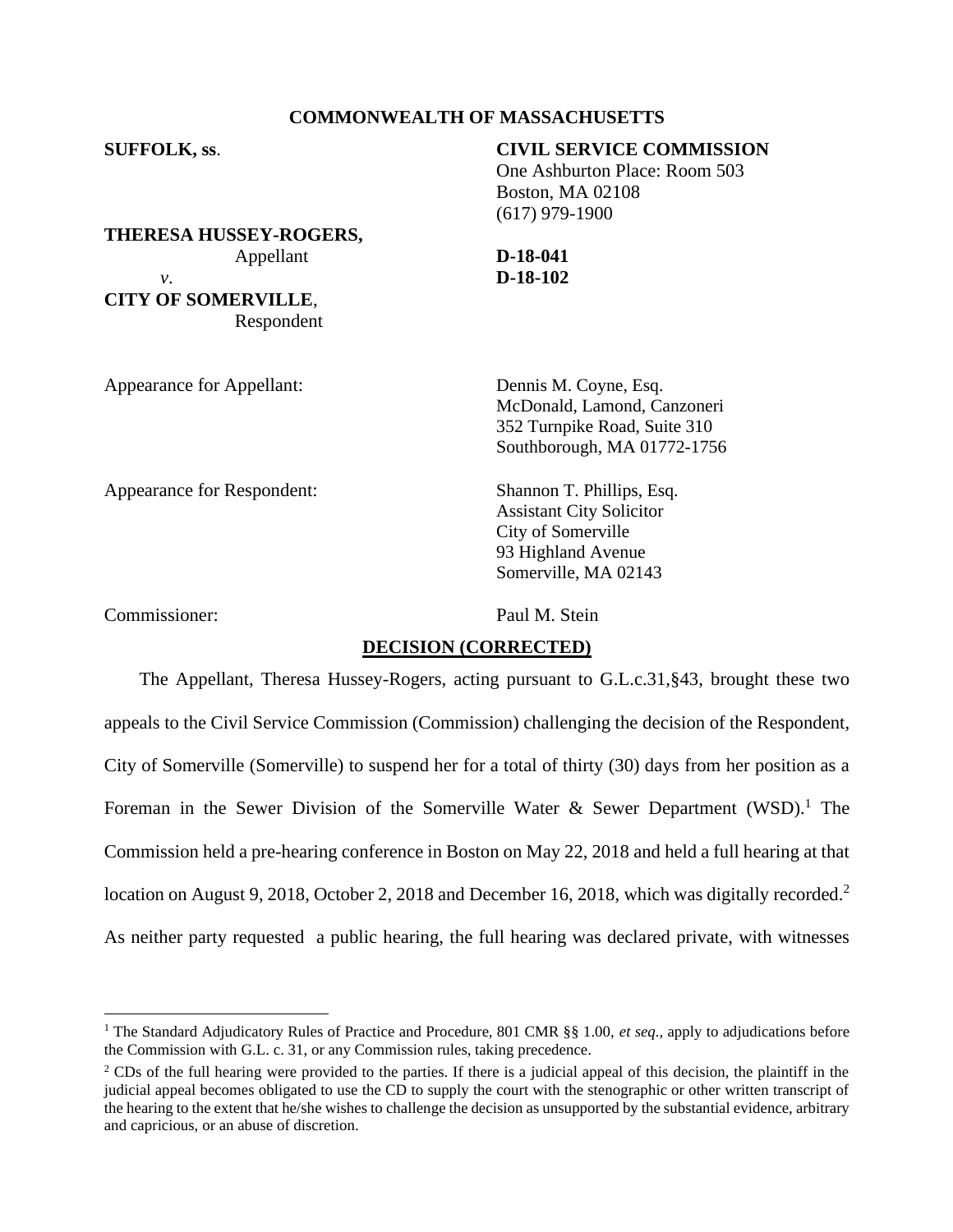sequestered. Forty-one (41) exhibits  $(Exhs.1-30.8; 34-44)$  were received in evidence.<sup>3</sup> The Commission received Proposed Decisions on March 8, 2019. For the reasons stated below, Ms. Hussey-Rogers's appeals are allowed, in part, and modified to 10-day suspension.

# **FINDINGS OF FACT**

Based on the Exhibits entered into evidence and the testimony of the following witnesses: *Called by Somerville*:

- John DeLuca, Somerville WSD Director
- Matthew Gagnon, Somerville WSD Engineer
- Mark Lawhorne, Field Operations Manager, Somerville WSD
- Rich Raiche, Somerville Interim Director of Capital Projects
- Candace Cooper, Somerville Personnel Director

## *Called by the Appellant:*

**Theresa Hussey-Rogers, WSD Sewer Division Foreman, Appellant** 

and taking administrative notice of all matters filed in the case, pertinent law and reasonable inferences from the credible evidence, a preponderance of evidence establishes these facts:

1. The Appellant, Theresa Hussey-Rogers, is a tenured Somerville civil service employee with

over 28 years of service. For the past eleven (11) years, she has held the position of Foreman in the Sewer Division of the Water & Sewer Department (WSD). (*Stipulated Facts; Testimony of* 

## *Appellant*)

2. Ms. Hussey-Rogers' years of working around heavy machinery has left her with hearing loss

which can sometimes cause her to speak more loudly than normal. (*Testimony of Appellant*)

3. As Sewer Division Foreman, Ms. Hussey-Rogers supervises the Sewer Division's four Special Heavy Motor Equipment Operators (SHMEOs), who handle maintenance and repair of the city's municipal sewer and drainage lines, catch basins and manholes. She has responsibility to

 ${}^{3}$ Exhs.31, 32 & 33 were marked for Identification (ID).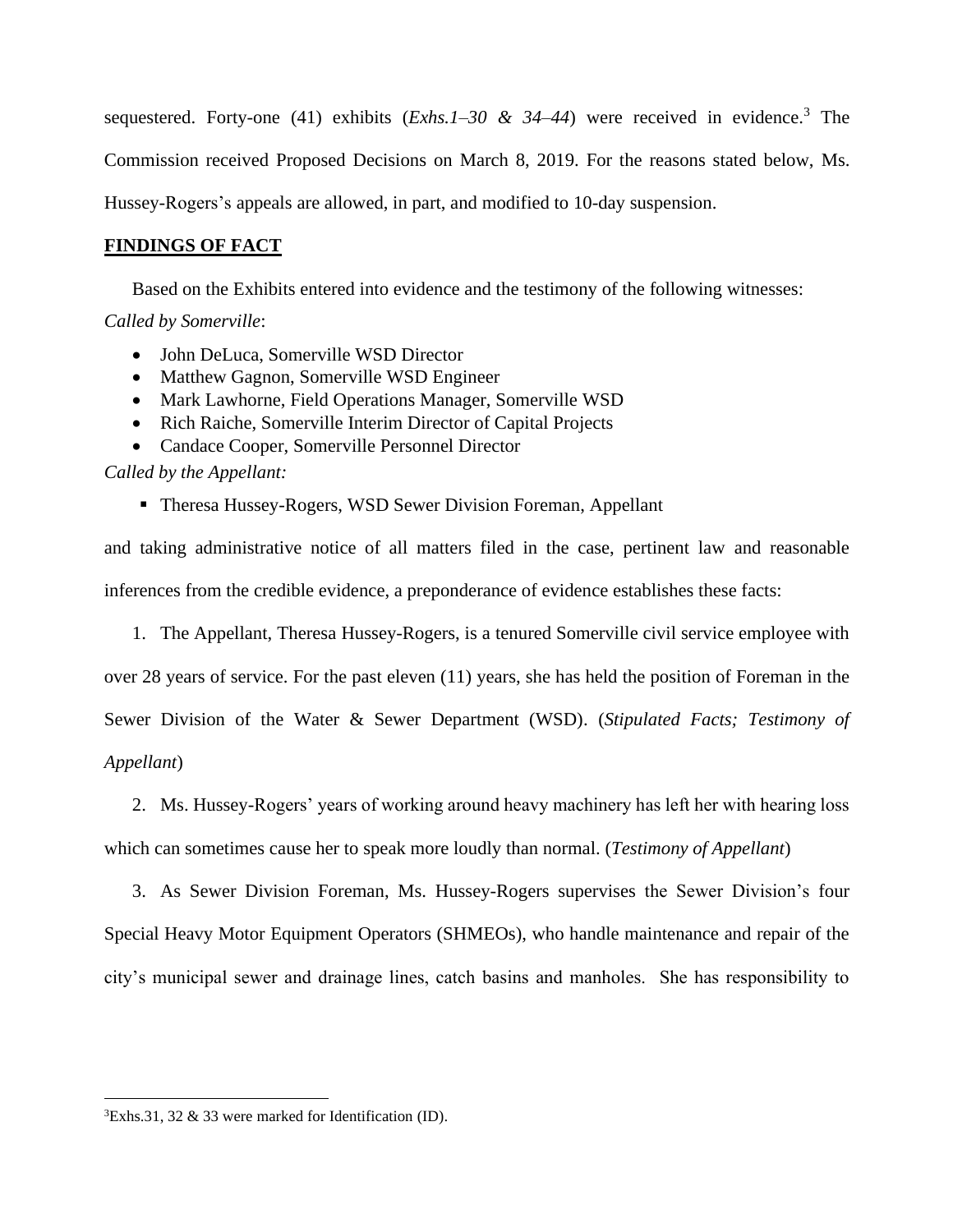assign work, enforce discipline, oversee preventative maintenance, respond to emergencies and communicate with the public. (*Exh.23; Testimony of Appellant, DeLuca & Cooper*)

4. Apart from the incidents that gave rise to this appeal, Ms. Hussey-Rogers has been regarded as a competent, professional employee who is devoted to her work. She received accolades from Somerville residents, the Somerville Mayor and other city managers, for her customer satisfaction and otherwise solid performance record. Until the events that gave rise to this appeal, she was subject to one prior discipline, a one-day suspension in 2007, which this Commission overturned on appeal.<sup>4</sup> (*Exhs.1, 22 & 44; Testimony of Appellant*)

5. The WSD includes the Water Division and Sewer Division field staff, who are directly supervised by Mark Lawhorne, the WSD Field Operations Manager. The WSD employs a total of 20 personnel, including the WSD Engineer, Matthew Gagnon, who shares an office with Mr. Lawhorne. (*Exhs.26A trough 26F; Testimony of DeLuca, Lawhorne & Gagnon*)

6. The WSD is headed by John DeLuca, who became the WSD Director in May 2017, after thirteen (13) years as the Assistant director of Water  $\&$  Sewer for the Town (now City) of Framingham. Mr. DeLuca's office is connected through an inside door to the office occupied by Messrs. Lawhorne and Gagnon and also has access through a second door to the corridor that runs the length of the building which includes a file/storage area and exterior access at the opposite end of the corridor. (*Exhs.25, 26D through 26F; Testimony of DeLuca, Lawhorne & Gagnon*)

7. Ms. Hussey-Rogers's office is located across the DPW yard from the building where the offices of Messrs. DeLuca, Lawhorne and Gagnon are located. There are multiple security cameras placed throughout the DPW yard with clear views of all persons entering and exiting Ms. Hussey-

<sup>4</sup> The Commission concluded that the suspension was unlawfully motivated by an animus against Ms. Hussey-Rogers by a former supervisor for successfully pursuing a gender discrimination claim at the Massachusetts Commission Against Discrimination (MCAD). (*Exh.44*)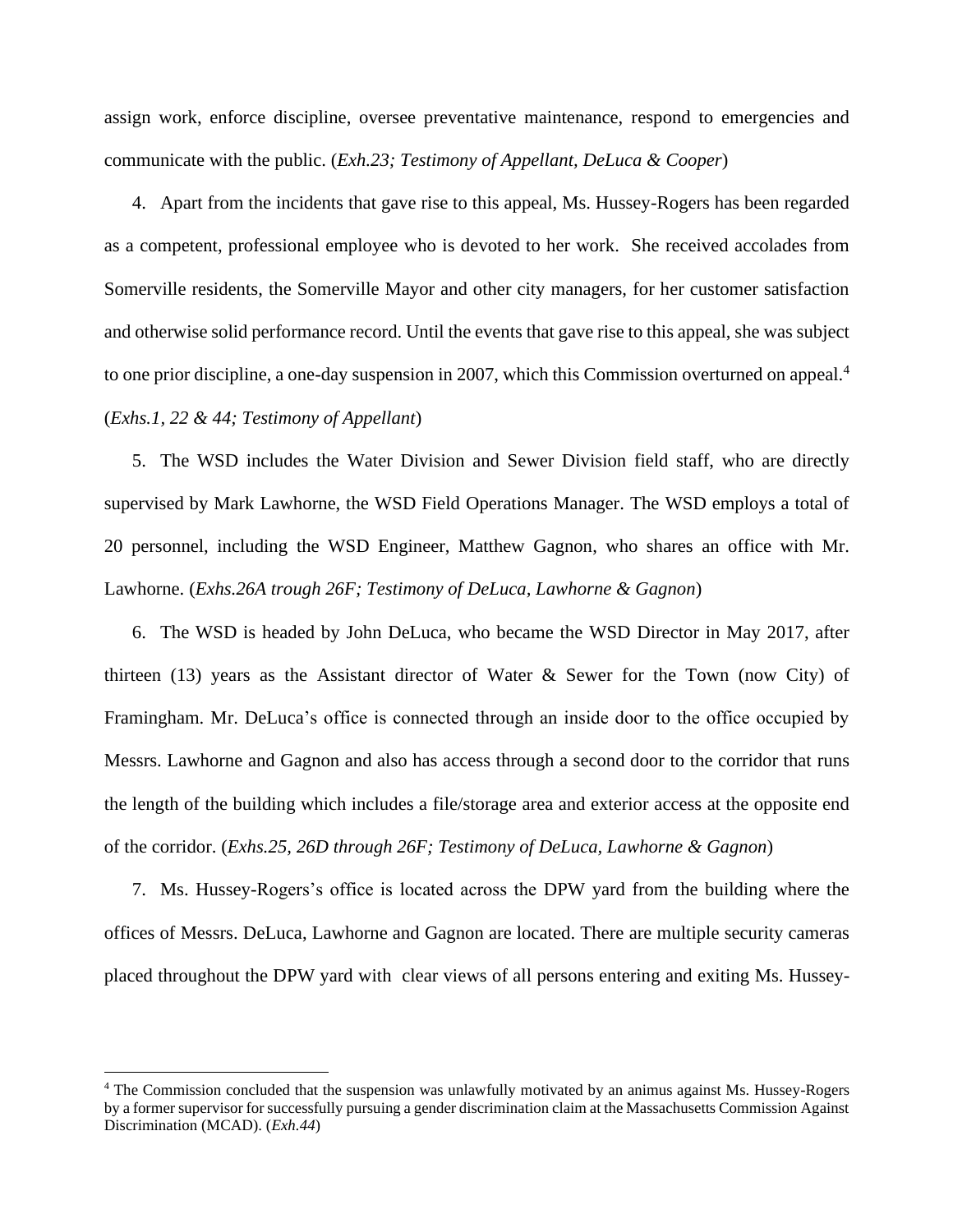Rogers' office and the building where Mr. DeLuca's office is located. (*Exhs.37A through 37E & 38ID; Testimony of Appellant*)

The Mondamin Court Incident

8. On May 30, 2017, Ms. Hussey-Rogers, along with one of the SHMEOs on her staff, responded to a call for service from a homeowner on Mondamin Court for a suspected sewer backup. (*Exhs.10, 25 & 27; Testimony of Appellant*)

9. Upon arrival, Ms. Hussey-Rogers spoke with the elderly homeowners who showed her where water was leaking into the basement. She first contacted the Water Department, who arrived and verified there were no water line leaks, and then proceeded to the end of Mondamin Court where the SHMEO had opened the manhole and showed her that there was a back-up in the sewer system. She directed the SHMEO to "jet" the line, meaning use a high-pressure hose carried on the "vactor-jetter truck" (which the SHMEO had brought to the scene) to flush out the line. (*Exhs.10 & 27; Testimony of Appellant*)

10. While the SHMEO was jetting the sewer line, Ms. Hussy-Rogers proceeded to check other nearby manholes, including on Beacon Street and other connecting streets, to confirm that the jetting was relieving the line. (*Testimony of Appellant*)

11. As Ms. Hussey was checking the lines, she got a call from Mr. DeLuca, who asked where she was, and she identified the street (Ivaloo) she was on near Mondamin Court and said it was "off Beacon". Being new to Somerville, Mr. DeLuca went to the wrong area of Somerville looking for the street where Ms. Hussey-Rogers told him she was. When he eventually arrived on scene, he was upset with Ms. Hussey-Rogers. She claimed he believed she gave her the wrong street address "on purpose" to send him on a "wild goose chase" to find her. (*Testimony of Appellant; Administrative Notice [\[https://www.google.com/maps \[Ivaloo St,](https://www.google.com/maps%20%5bIvaloo%20St)Somerville,MA 02143])*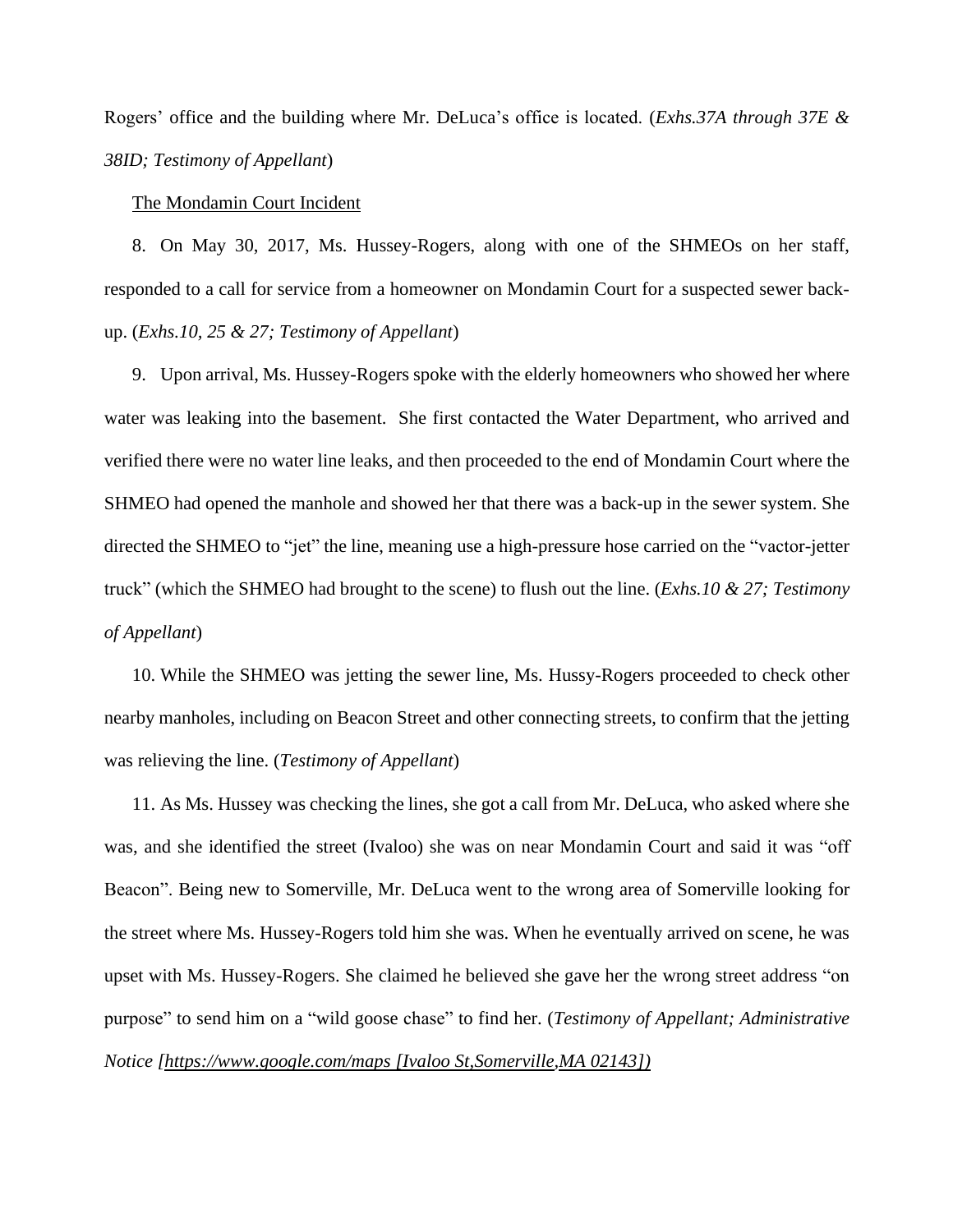12. Mr. DeLuca asked whether the line had been jetted. The SHMEO reported that he had "jetted by the connection", which meant that the sewer line was clear. Mr. DeLuca then directed Ms. Hussey-Rogers to accompany him to the house where the leakage was occurring. He directed Ms. Hussey-Rogers to retrieve material from her truck so that **he** could perform a "dye test" that, together with the SHMEO's report that the line had been jetted, confirmed **to him** that the problem was not the WSD's responsibility, but something in the homeowner's system that a private plumber needed to fix. Mr. DeLuca considered the matter closed. He directed Ms. Hussey-Rogers that there was no need for further follow-up on her part. (*Exh.27; Testimony of Appellant & DeLuca*)

13. In fact, the SMHEO had not jetted the line as far as he had reported to Ms. Hussey-Rogers and Mr. DeLuca, but had only jetted approximately six (6) feet down Mondamin Court when he hit a "sinkhole" and stopped well short of the sewer connection to the residence in question. (*Exhs.27 & 35; Testimony of Appellant, DeLuca and Cooper*)

14. Approximately two weeks later, the system again failed and required extensive repairs that were absorbed by the WSD. Ms. Hussey-Rogers was not on duty at the time and she was not involved in this subsequent incident and repair. (*Exh.27; Testimony of Appellant & DeLuca*)

15. On June 19, 2017, Somerville Personnel Director Candace Cooper placed Ms. Hussey-Rogers on paid administrative leave, ordering her to forfeit her keys, ID card and all city equipment, pending an investigation into her alleged misconduct in handling the May 30, 2017 Mondamin Court incident. She remained on administrative leave for fourteen (14) weeks and, on October 2, 2017, Ms. Cooper suspended her for two days. Neither the SHMEO nor Mr. DeLuca were disciplined. (*Exhs.10, 27, 28 & 36; Testimony of Appellant & Cooper*)

16. The basis for the discipline rested on Ms. Hussey-Rogers failure to adhere to an alleged "established policy" that required two (2) persons to be present during any jetting operations. Ms. Hussey-Rogers did not appeal this discipline to the Commission, and this Decision does not address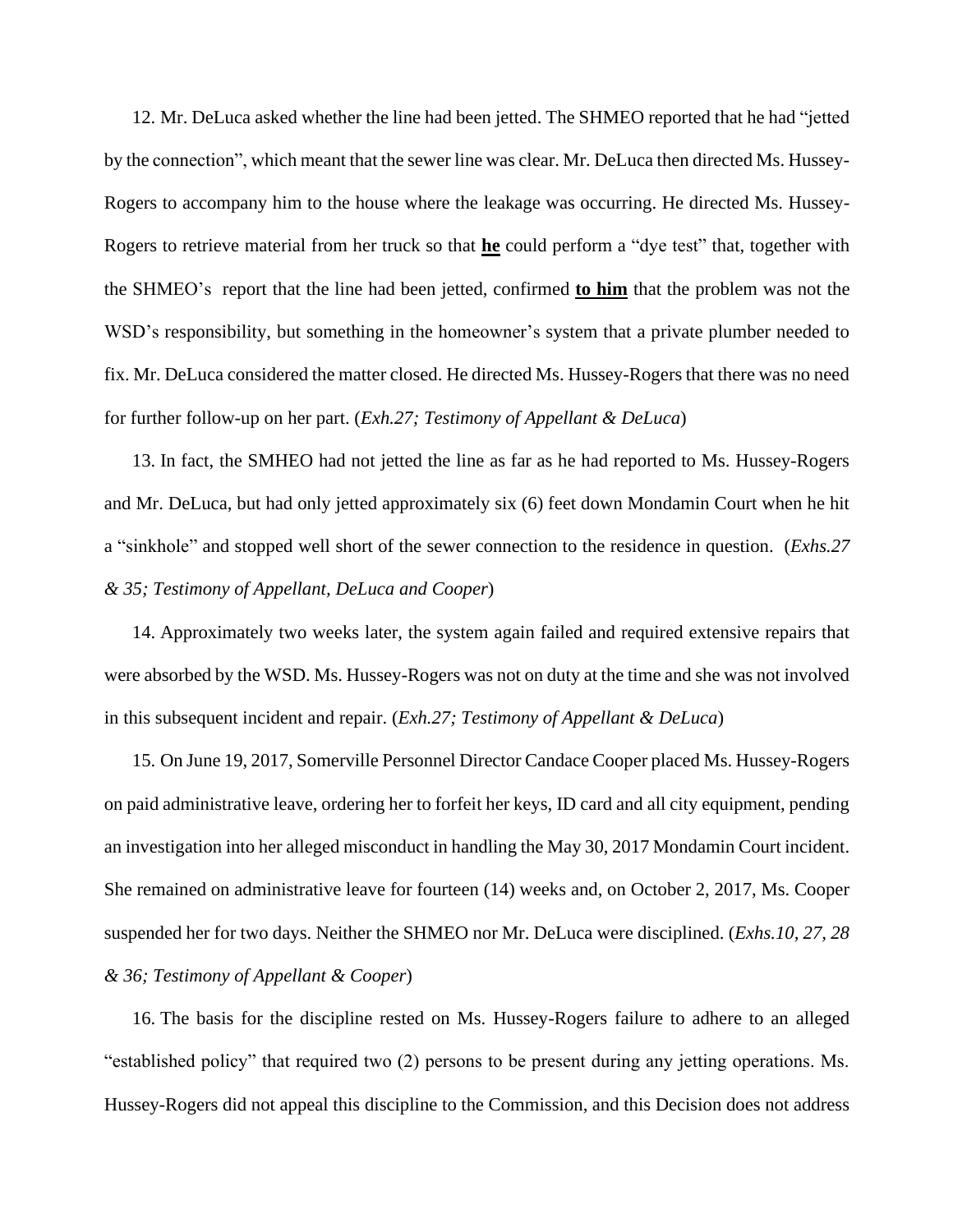merits of that discipline. Ms. Hussy-Rogers vigorously denied that any such "two-person" policy existed, however, and protested what she considered an unnecessarily prolonged, sham investigation, writing letters in October 2017 to Ms. Cooper  $(10/11/2017 \& 10/13/2017)$  and to the former Somerville Board of Aldermen (10/11/2017, 10/18/2017 & 10/23/2017). In addition, her union filed an unfair labor practice (ULP) complaint over the issue and, on May 9, 2018, the Division of Labor Relations found probable cause to believe that Somerville's failure to properly bargain for the creation of a "two person" rule stated a violation of G.L.c.150E. (*Exhs.34, 35, 37 & 45; Testimony of Appellant; Administrative Notice ["Complaint of Prohibited Practice and Partial Dismissal", In Re City of Somerville et al, DLR Case No. MUP 17-6038 (May 9, 2018), attached to Appellant's Proposed Decision]*)

## The December 8, 2017 Incident

17. On Monday, December 4, 2017, Ms. Hussey-Rogers wrote to the newly elected Board of Aldermen, renewing her complaint about the "serious miscarriage of justice in my workplace", calling Ms. Cooper's investigation into the Mondamin Court incident a "sham and a witch hunt to cover up their wrongdoings" and how she was "treated like a criminal" by being forced out on administrative leave without notice or opportunity to be heard and kept out on leave for 14 weeks. (*Exh.36; Testimony of Appellant*) 5

18. Also, on December 4, 2017, Ms. Hussey-Rogers emailed Mr. DeLuca and Mr. Lawhorne to inform them that, since she came back to work after her 14 weeks of administrative leave and twoday suspension, her crew was not complying with certain job requirements, including signing in and

<sup>5</sup> No direct evidence was introduced to establish that Ms. Cooper and Mr. DeLuca ever saw the letters Ms. Hussey-Rogers wrote to the Board of Aldermen. Both Mr. Gagnon and Ms. Cooper acknowledged that Ms. Hussey-Rogers had informed her that she was writing to the Board of Aldermen, but neither one actually saw what she sent. Mr. DeLuca gave conflicting testimony about his knowledge of Ms. Hussey-Rogers's complaints. He initially denied knowing that Ms. Hussey wrote to the Board of Aldermen but, later, said that he had heard a "rumor" she "sent something to somebody" but that it was "none of my concern." (*Testimony of Cooper, Gagnon & DeLuca*)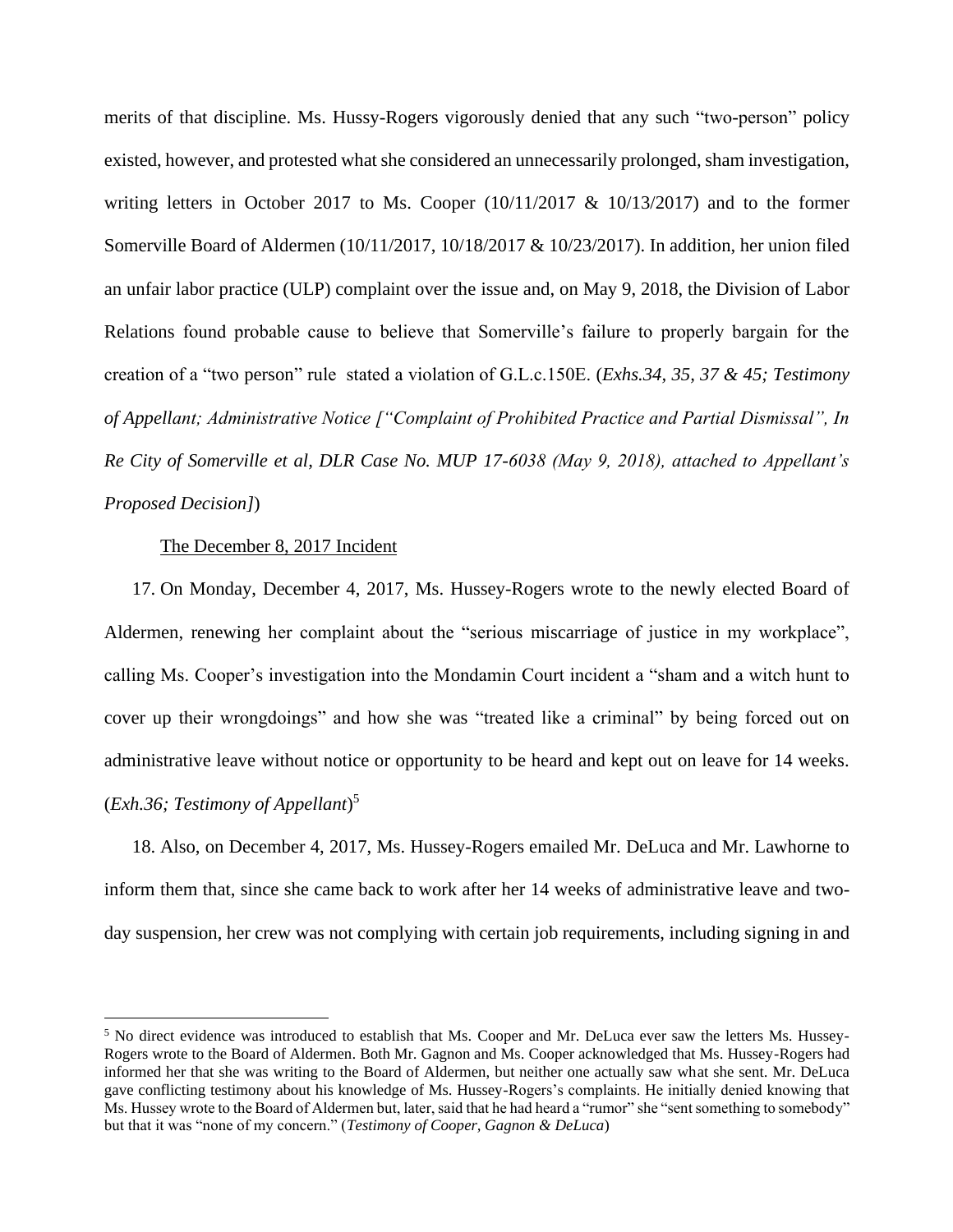out and remembering to take their "walkie-talkie" radios when they go out to a work site. She asked them to "help me out please." (*Exhs.29, 30 & 43; Testimony of Appellant*)

19. On Tuesday, December 5, 2017, Mr. DeLuca met with Ms. Hussey-Rogers and her crew and addressed her complaints, telling the crew they needed to remember to sign in and sign out and to take their walkie-talkie radios with them. (*Exh.4, 5, 11, 29 & 30; Testimony of Appellant, DeLuca*

*& Cooper*)

20. On Thursday, December 7, 2017, with no improvement in the situation, Ms. Hussey-Rogers

sent Mr. DeLuca another, more detailed email message which stated, in part:

"Since my return to work . . . . there is unquestionably a change in attitude toward me by several Sewer Employees. . . . . I'm not sure the meeting we had on Tuesday helped much . . . [Employee] still refuses to take the radio and . . . yesterday [two Employees] both refused . . . Also yesterday at 1:15 pm I asked [two Employees] to go to the Police station to clean the basin [and] they returned to the dpw yard at 3:30. I asked [Employee] what they did for the last 2 hours and his reply was 'we did nothing'. . . . [P]rior to June 19, 2017, besides a couple of issues when I assigned work or asked my workers to do a job assignment, I was never second guested (sic) questioned or forced to repeat myself. . . . [R]egardless of this misogynistic attitude, I won't stand for insubordination or allow anyone to disrespect me or my position as Foreman. Are you aware of anything that was said or happened . . . while I was out of work that would explain the drastic changes in the workers['] behavior? Going forward when any of these act (sic) occur I will inform you and I expect and hope the appropriate discipline actions to be taken. Thank you. Theresa."

(*Exh.11; Testimony of Appellant*)

21. Mr. DeLuca had jury duty on December 7, 2017 and did not see Ms. Hussey-Rogers's memo

until arriving to work the following day. (*Testimony of DeLuca*)

22. As confirmed by the WSD phone logs, at 7:41 a.m. on December 8, 2017, after reading Ms.

Hussey-Rogers's December 7, 2017 e-mail, Mr. DeLuca called her and asked her to send her crew

over to his office. When the crew had not yet reported, he followed that up with another call at 7:51

a.m. The crew arrived shortly thereafter. (*Exh.14; Testimony of Appellant & DeLuca*)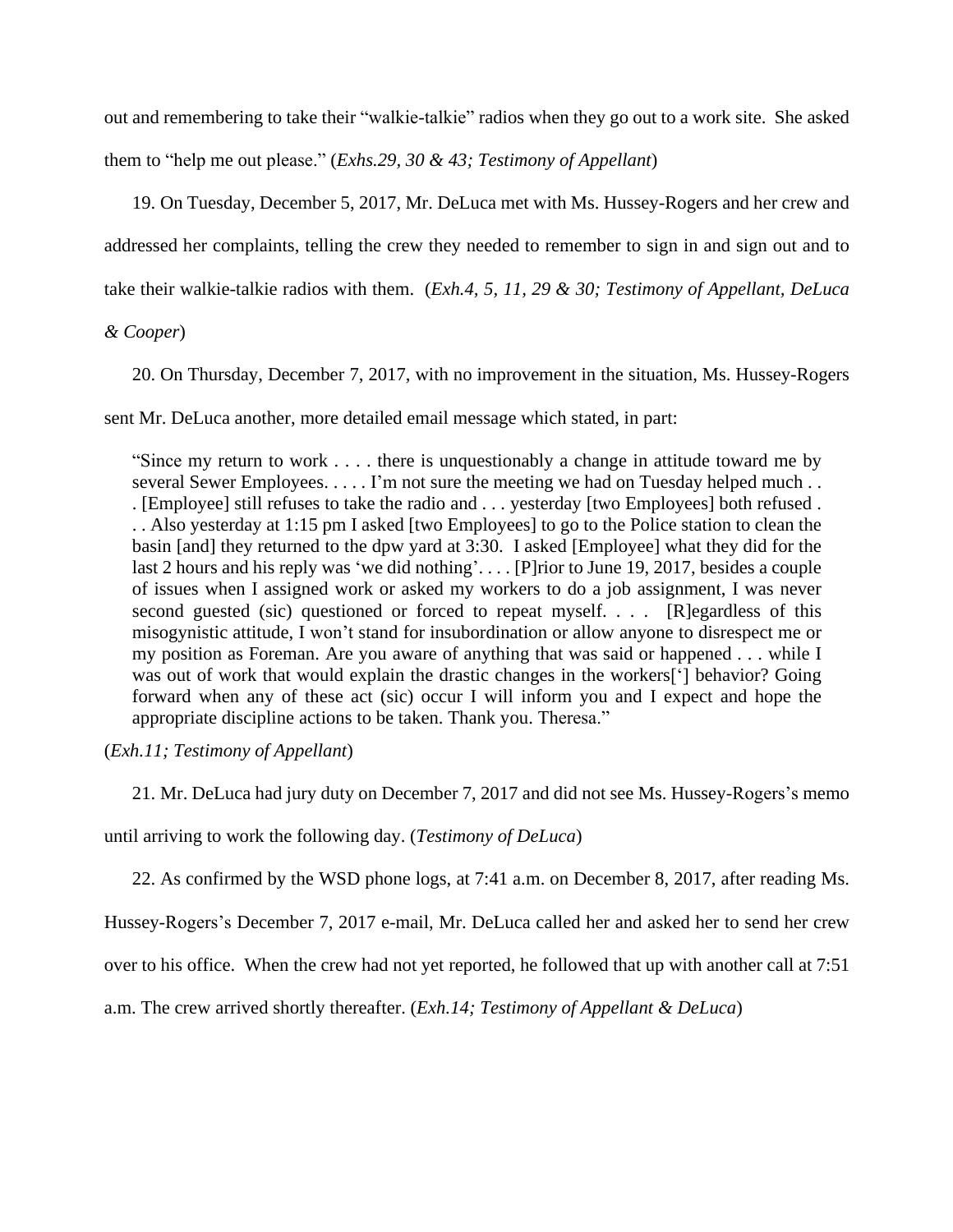23. After speaking with the crew, as confirmed by the call logs, at 8:46 a.m., Mr. DeLuca again called Ms. Hussey-Rogers. He asked her to come to his office. (*Exh.25; Testimony of Appellant*) 6

24. Ms. Hussey-Rogers spent a few minutes to collect some documents to bring with her, which included a check-list she maintained about on-going sewer projects, as well as some photographs taken to document her efforts to enforce the requirements that her crew sign in and out and remember to carry their radios when they were out on assignments. She left her office and walked across the WPD yard to Mr. DeLuca's office, arriving there shortly before 9:00 a.m. (*Exhs.29, 30, 57A-37E, 378ID [Chalk],39, 40A, 40B & 41; Testimony of Appellant*)

25. When Ms. Hussey-Rogers arrived at Mr. DeLuca's office, she stopped to speak to WSD Operations Manager Mark Lawhorne just outside Mr. DeLuca's office. Mr. Lawhorne recalled their conversation, in which Mr. DeLuca also participated, in part, covering several routine operational issues, including "what they're going to do for the day and what they did the night before" and closing out "a couple of 311 constituent issues". Ms. Hussey-Rogers then went into Mr. DeLuca's office. Mr. Lawhorne remained outside Mr. DeLuca's office. Shortly thereafter, he left the area to retrieve some files. (*Exhs.8 & 9, 26A-26D; Testimony of Appellant & Lawhorne*)

26. After Ms. Hussey-Rogers entered Mr. DeLuca's office, they sat down at a conference table opposite one another and the two of them continued to talk. Mr. DeLuca told Ms. Hussey-Rogers that he "talked to the guys about the issues in her email and, if it happens again . . . don't hesitate to come over and say something." They also discussed locating cameras at "Buena Vista" and "Derby" and Ms. Hussey-Rogers made notes about this subject on the check-list she brought with her to the

<sup>6</sup>At the Commission hearing, Mr. DeLuca testified that he did not recall making the 8:46 a.m. call or asking Ms. Hussey-Rogers to come to his office. This testimony conflicts with other versions he provided during the investigation of the incident and at the Appointing Authority hearing, when he said that, maybe, the call was a "pocket dial" but also stating that he may have called Ms. Hussey-Rogers before she came to his office to "give her the findings" from his meeting with the crew. At another point, however, he said the call had to have been after he had met with Ms. Hussey-Rogers and related some other matter. Because of these and other discrepancies, as explained later in this Decision, Mr. DeLuca's recollections of his encounters with Ms. Hussey-Rogers on the morning of December 8, 2017 receive diminished weight. (*Exh.s4 through 7 &. 25; Testimony of DeLuca*)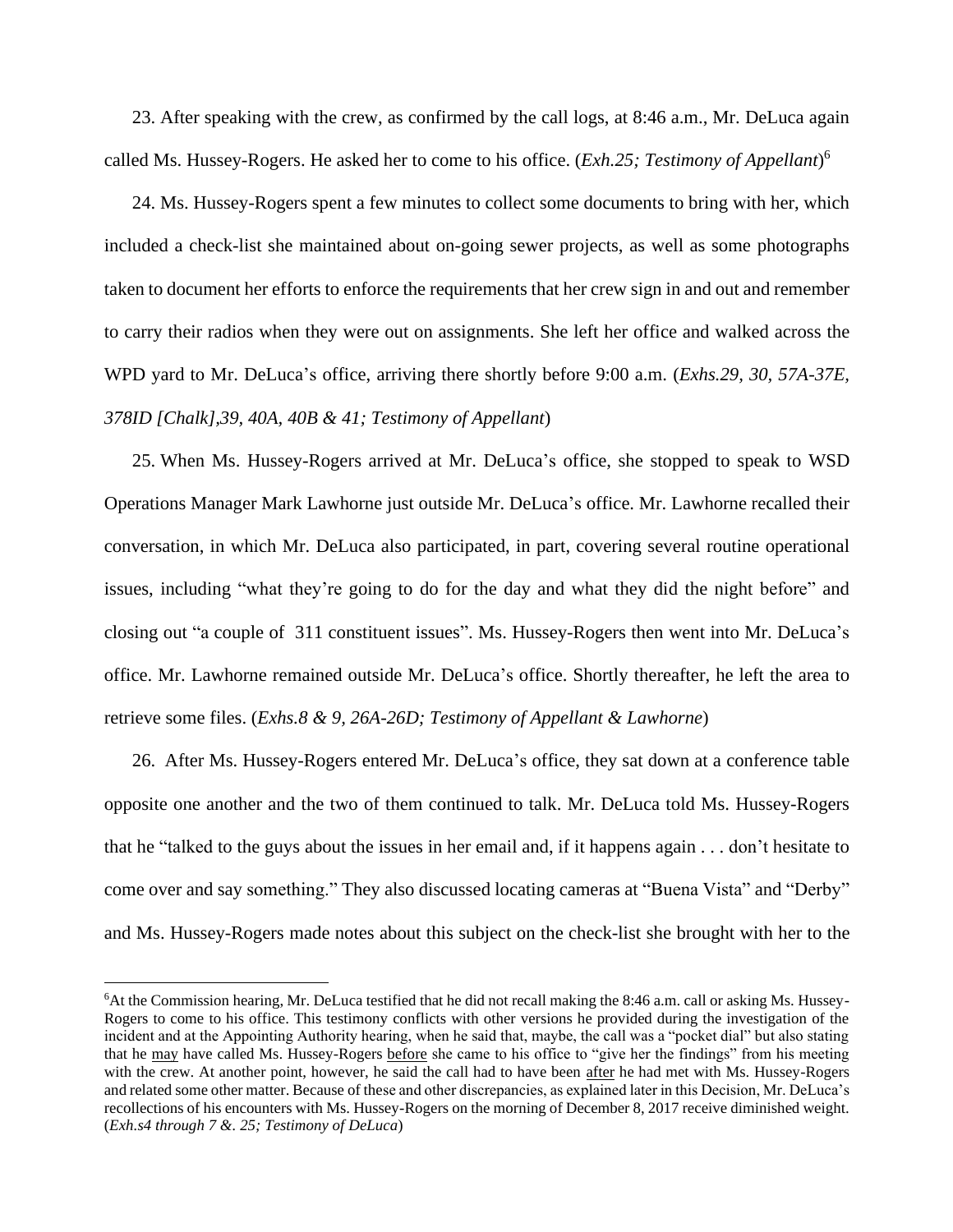meeting, using a purple pen that Mr. DeLuca handed to her. (*Exhs.26C, 26D, 29, 30 & 41; Testimony of Appellant*) 7

27. At some point, Ms. Hussey-Rogers brought up the subject of Mondamin Court and asked Mr. DeLuca why he "put her out" over the Mondamin Court incident. Mr. DeLuca said he could not talk about that and then he asked her what she thought of him as a boss. Ms. Hussey-Rogers admitted that she told him "off the record" that he was a terrible boss, that nobody in the WSD liked him and she heard nobody liked him in Framingham where he came from. She said Mark Lawhorne had been a better boss than him, "we never had these problems" before and it "really sucks" how she has been treated since he came along. (*Exhs.29 & 30; Testimony of Appellant*)

28. After Ms. Hussey-Rogers finished her critique of Mr. DeLuca, their conversation returned to operational issues. She specifically recalled DeLuca telling her to make sure she got back to him after she checked the work on Buena Vista and Derby. She reminded him to order some manhole "ring and covers" to which he responded: "Thank you. I always forget." (*Exhs.29 & 30, Testimony of Appellant*)

29. The door to Mr. DeLuca's office leading to the office occupied by Messrs. Lawhorne and Gagnon remained "open or ajar" throughout the encounter. (*Testimony of DeLuca*)

30. Mr. Lawhorne estimated that Ms. Hussey-Rogers spent 12 to 15 minutes in Mr. DeLuca's office. He heard her raise her voice, not loud enough that he was able to make out anything specific that she said., nor was Mr. Gagnon able to hear what was said. (*Exhs.2,3,8 & 9: Testimony of Gagnon & Lawhorne*)

<sup>7</sup> Ms. Hussey-Rogers's original checklist was introduced in evidence, showing these purple handwritten notes. (*Exh.41*). Mr. DeLuca had no memory of discussing operational issues during his December 8, 2017 morning meeting with Ms. Hussey-Rogers, but he does agree that December 8, 2017 as "probably" the date that it was "very possible" that the camera work at "Buena Vista" she described, did commence. (*Testimony of DeLuca*)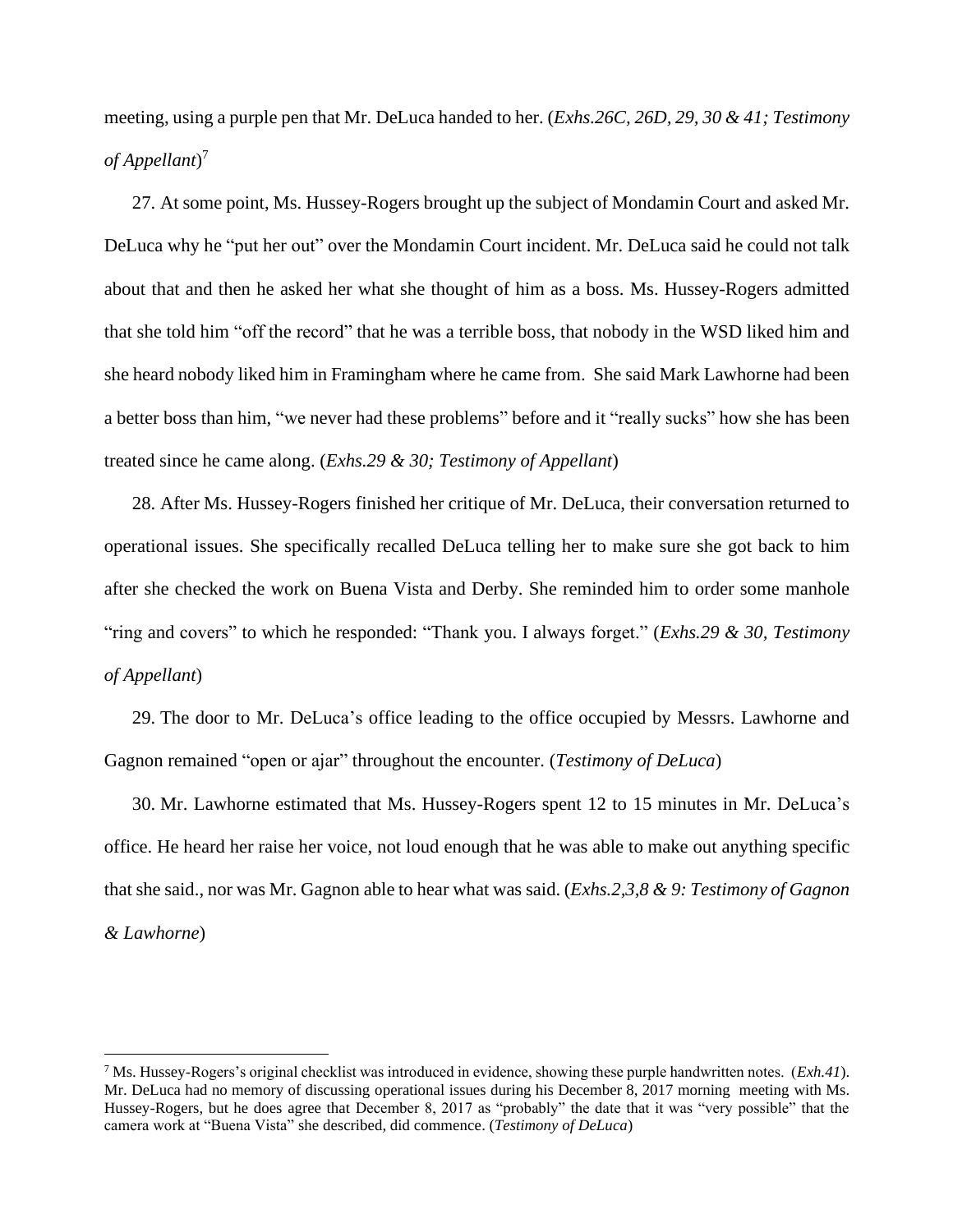31. After leaving her meeting with Mr. DeLuca, Ms. Hussey-Rogers located Messrs. Gagnon and Lawhorne, who were then in the corridor near the file area. She described her conversation with Mr. DeLuca. In a statement prepared by Mr. Lawhorne that same day, he confirmed that she told them she had called Mr. DeLuca a terrible boss and said to them that she "did not pull punches" and called Mr. DeLuca a "f<sup>\*\*\*\*\*</sup>g a<sup>\*\*\*\*\*</sup>e" and "everyone hated him", and, of particular concern, she repeated a rumor that she had been told by some (anonymous source) who knew him in Framingham that they "all hated him as well". She also said that Mr. Lawhorne was a better boss, that they had no "problems" when he was in charge and, when Mr. Deluca came, he "ruined a good environment." This statement bothered Mr. Lawhorne who told her she should not have brought him into the situation. (*Exhs.2, 3, 8, 9 16, & 26E; Testimony of Gagnon & Lawhorne*) 8

32. Ms. Hussey-Rogers then departed (shortly after 9:00 a.m.) to attend to business as usual for the day. She emailed Mr. DeLuca a status report at 10:46 a.m. The WSD phone records show that she called Mr. DeLuca at 11:56 a.m. to give him a progress report but he did not answer. (His calendar indicates he was then in a meeting off-site). She returned to his office at about 1:15 p.m. and found Mr. DeLuca in another (previously scheduled) meeting with Somerville Personnel Director Candace Cooper and the Water Department Foreman.<sup>9</sup> She informed Mr. DeLuca that the Buena Vista job needed his approval for a detail [police officer] and that [saw] horses would be need to be put out. Mr. DeLuca said "OK". (*Exhs.24, 25, 29, 30, 41 & 42; Testimony of Appellant & DeLuca*)

33. After finishing the Water Department meeting, Mr. DeLuca then told Ms. Cooper that he had another issue to discuss. He described the encounter with Ms. Hussey-Rogers that morning, calling

<sup>&</sup>lt;sup>8</sup> At the Commission hearing, Ms. Rogers denied using any vulgarity other than saying, as noted above, that she thought it "sucks" how he treated her. (*Testimony of Appellant*)

<sup>9</sup> This meeting concerned an unrelated labor matter. (*Exh.25; Testimony of DeLuca & Cooper*).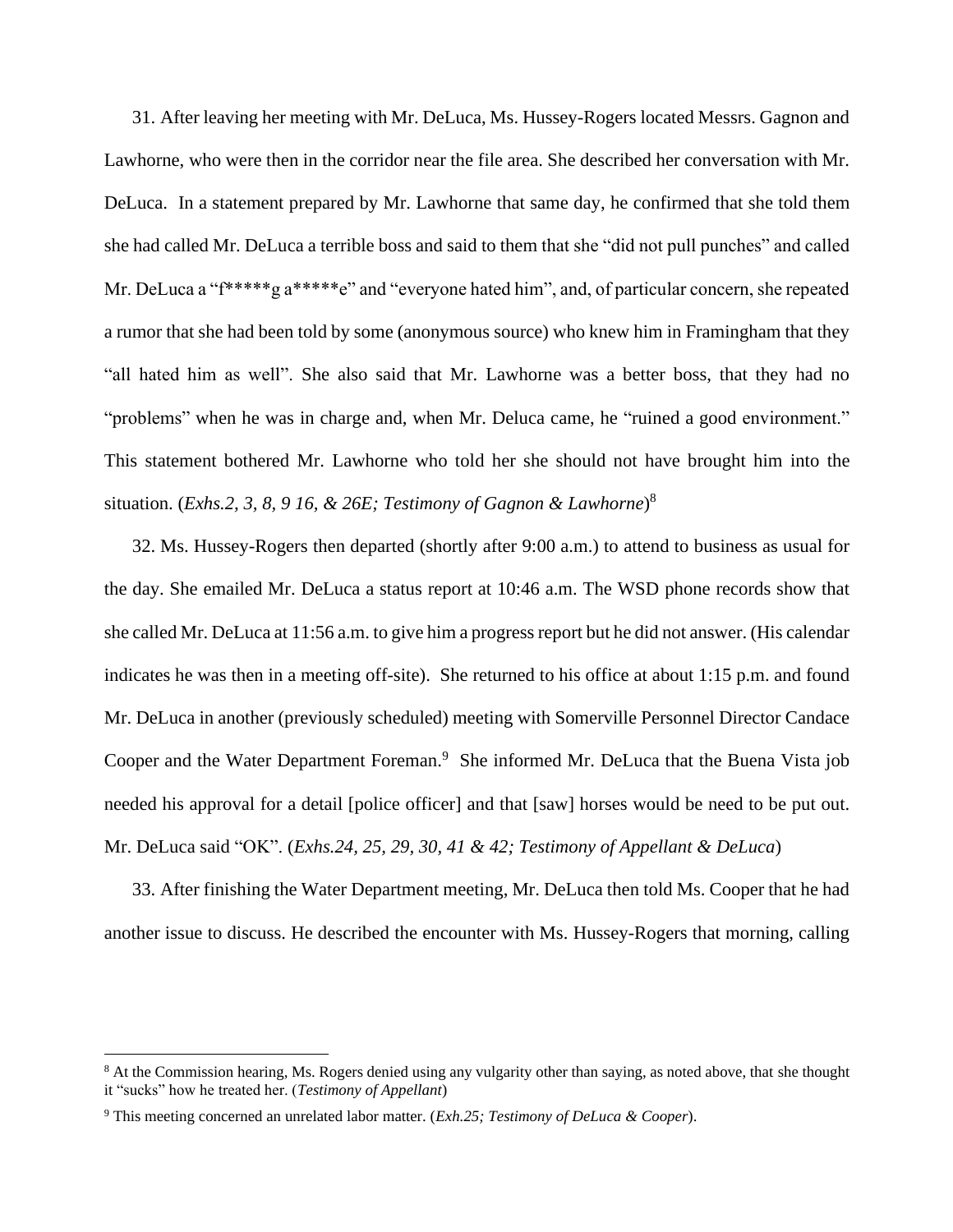her behavior "harassing and insubordinate", said he did not feel safe around her and "strongly recommended" her termination. (*Exhs.15 & 25; Testimony of DeLuca & Cooper*)

34. At approximately 3:40 pm that afternoon, Ms. Cooper called Ms. Hussey-Rogers to her office and delivered a letter placing Ms. Hussey-Rogers on administrative leave (with pay) pending an internal investigation into allegations of her "grossly inappropriate" conduct toward Mr. DeLuca. She was ordered to leave the premises immediately, surrender her keys, ID and other Somerville property, and to report on December 12, 2017 for another meeting to discuss the matter. Ms. Hussey-Rogers was stunned and told Ms. Cooper she thought she had a "good meeting" with Mr. DeLuca. (*Exhs.12 & 13*)

35. Ms. Cooper thereafter received written statements from Mr. Lawhorne (dated December 8, 2017), Mr. DeLuca (dated December 11, 2017) and Mr. Gagnon (undated).<sup>10</sup> She then met with Ms. Hussey-Rogers on December 12, 2017, interviewed Messrs. Lawhorne, Gagnon and DeLuca on December 18, 2017<sup>11</sup>, and interviewed Mr. DeLuca again on January 23, 2018 to discuss the questions raised by the production of the WSD phone logs which appeared to present a different timeline than what Mr. DeLuca said he recalled at his initial interview. (*Exhs.2 through 9, 12, 15 through 17, 229 & 30: Testimony of Appellant, Cooper, DeLuca, Gagnon & Lawhorne*)

36. By letter dated February 1, 2018, Ms. Cooper provided Ms. Hussey-Rogers with an "Executive Summary" of the investigation she conducted into Ms. Hussey-Rogers' alleged misconduct, as well as an investigation into allegations of mistreatment raised by Ms. Hussey-

<sup>&</sup>lt;sup>10</sup> Mr. DeLuca testified that his December  $11<sup>th</sup>$  statement was based on "scratch notes" taken during his meeting with Ms. Hussey-Rogers to "record some times and all the words that were said" and that he "read my notes" to Ms. Cooper at the meeting on December I do not credit this testimony. No such notes were produced. Ms. Cooper did not recall Mr. DeLuca reading from his notes and the only note Ms. Cooper remembers seeing at the December 8<sup>th</sup> meeting was a scrap of paper with a date and "8:25" written on it. (*Exhs.15 & 25; Testimony of DeLuca and Cooper*)

 $11$  During the December 18, 2017 interview, among other things, Mr. DeLuca told Ms. Cooper that he was worried that Ms. Hussey-Rogers would "do or say something to make me lose my pension" and said he "can't jeopardize my future because of Theresa" and would do what he needed "to protect myself if the City won't protect me." (*Exhs.4 & 5; Testimony of DeLuca*)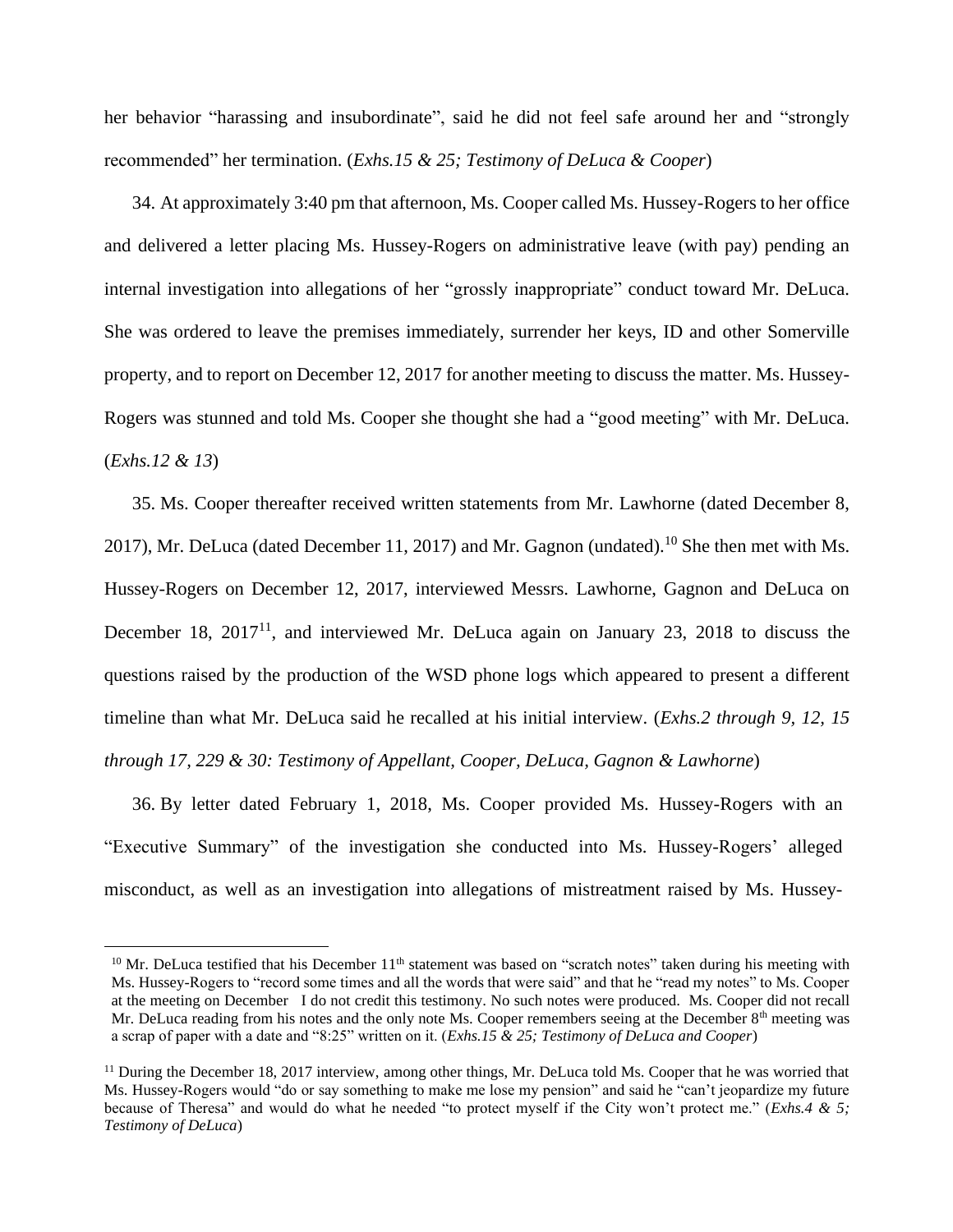Rogers in her email to Mr. DeLuca dated December 7, 2017. The allegations of mistreatment by Ms. Hussey-Rogers were found to be unsupported. A "show cause" hearing was scheduled to determine whether to impose a five-day suspension for Ms. Hussy-Rogers alleged misconduct. (*Exhs.18 & 21*)

37. Ms. Hussey-Rogers was represented by counsel but did not testify at the "show cause" hearing. By letter dated February 28, 2018, Ms. Cooper imposed a five-day suspension (the maximum discipline that may be imposed without a prior hearing) and continued her administrative leave thereafter, pending further disciplinary action after hearing before the Appointing Authority (the Mayor). (*Exh.19*)

38. On April 20, 2018, a hearing on appeal of the five-day suspension and a just cause hearing on further discipline was held before a hearing officer designated by the Mayor. Ms. Hussey-Rogers again was represented counsel but did not testify. After hearing testimony from Mr. DeLuca and Ms. Cooper, and taking documentary evidence, the hearing officer found that Ms. Hussey-Rogers had "acted in an unprofessional, inappropriate, threatening retaliatory and hostile manner toward Mr. DeLuca on December 8, 2018". He concluded that just cause existed for the five-day suspension as well as an additional twenty-five-day suspension. (*Exh.20*)

39. In reaching his conclusion, the hearing officer stated that he took into account that: (a) the Collective Bargaining Agreement (CBA) entered into by Somerville with the Somerville Municipal Employees Association prohibits, among other things "[u]se of profanity or objectionably/offensive language in the presence of any other employee, once such conduct has been identified as unacceptable by individuals present, and even if it is . . . 'shop talk' " and "harassment of any sort"; (b) as a supervisor, Ms. Hussey-Rogers should "lead by example"; (c) Ms. Hussey-Rogers was "attacking Mr. DeLuca for her perceived mistreatment in the Mondamin incident", but neither that prior discipline nor any "bias or prejudice" played any part in Ms. Cooper's decision to impose the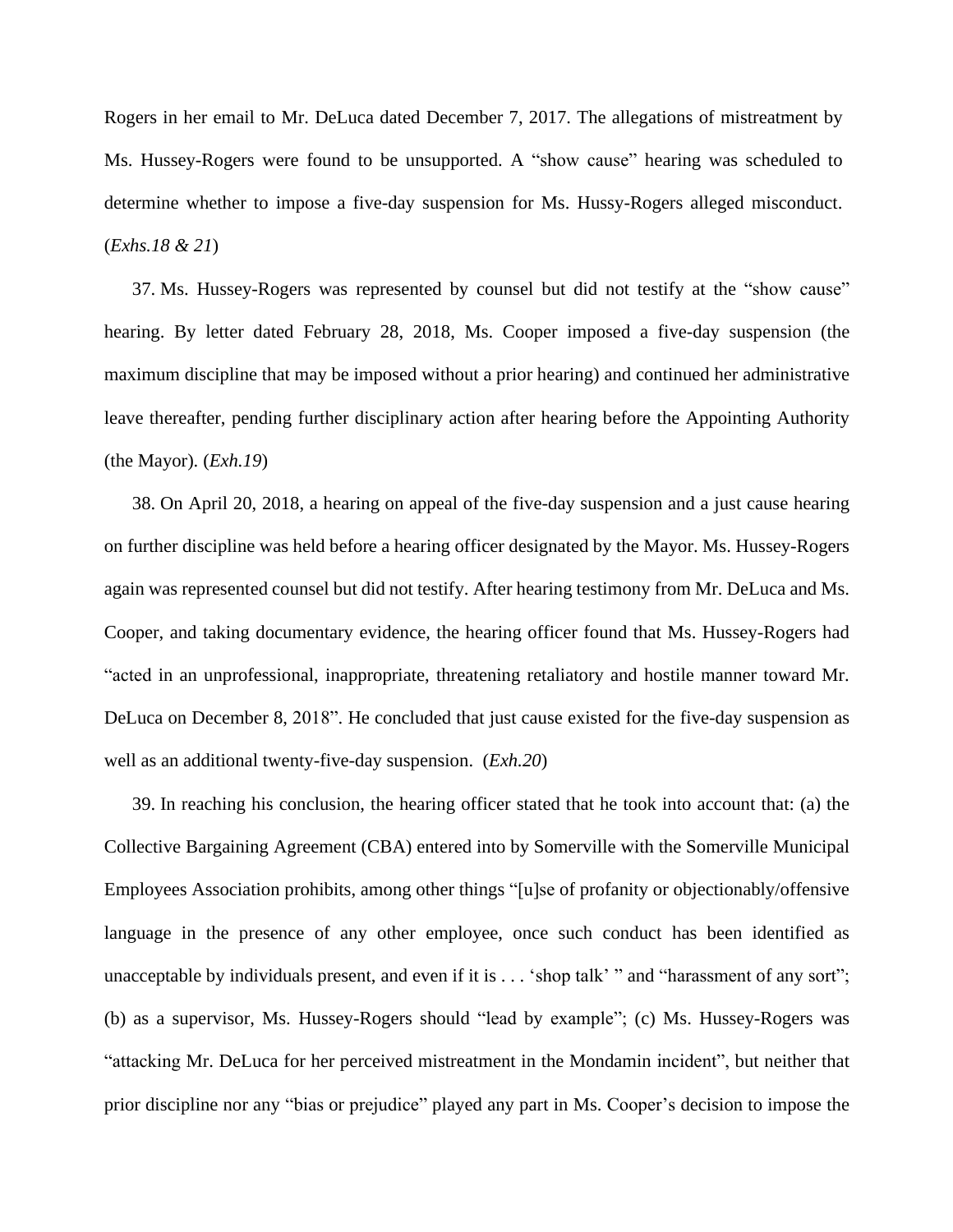five-day suspension or to recommend that the Mayor impose additional discipline; and (d) because Ms. Hussey-Rogers chose not to testify, the hearing officer was unable to assess her credibility and applied an adverse inference, rejecting her denial that she "swore or berated Mr. DeLuca", whose testimony he found credible. (*Exh.20*)

40. By letter dated May 21, 2018, the Mayor adopted the findings of fact and conclusion of law contained therein, upheld the five-day suspension and suspended her for an additional 25 days. In

particular, the Mayor stated that his decision was based on the following:

"Based on evidence and testimony introduced at the hearing, you behaved in an unprofessional, inappropriate, threatening, retaliatory and hostile manner toward your supervisor John DeLuca, Director of Water and Sewer on December 8, 2017. You then left his office and immediately relayed your comments to Mr. DeLuca to Mark Lawhorne and Matt Gagnon of the Water and Sewer Department. The accuracy of Mr. DeLuca's description of your behavior, and essentially the same details of the conversation with Mr. DeLuca, were confirmed by Mr. Lawhorne in both a written statement and his testimony at the hearing. You are a supervisor within the Water and Sewer Department and should lead others by example."

(*Exh.20*)

41. These appeals from the five-day suspension and 25-day suspension duly ensued. (*Claims*

*of Appeal*)

# **APPLICABLE LEGAL STANDARD**

G.L.c.31,§41-45 allows discipline of a tenured civil servant for "just cause" after due notice, hearing (which must occur prior to discipline other than a suspension from the payroll for five days or less) and a written notice of decision that states "fully and specifically the reasons therefore." G.L.c.31,§41. An employee aggrieved by such disciplinary action may appeal to the Commission, pursuant to G.L.c.31,§42 and/or §43, for de novo review by the Commission "for the purpose of finding the facts anew." Town of Falmouth v. Civil Service Comm'n, 447 Mass. 814, 823 (2006)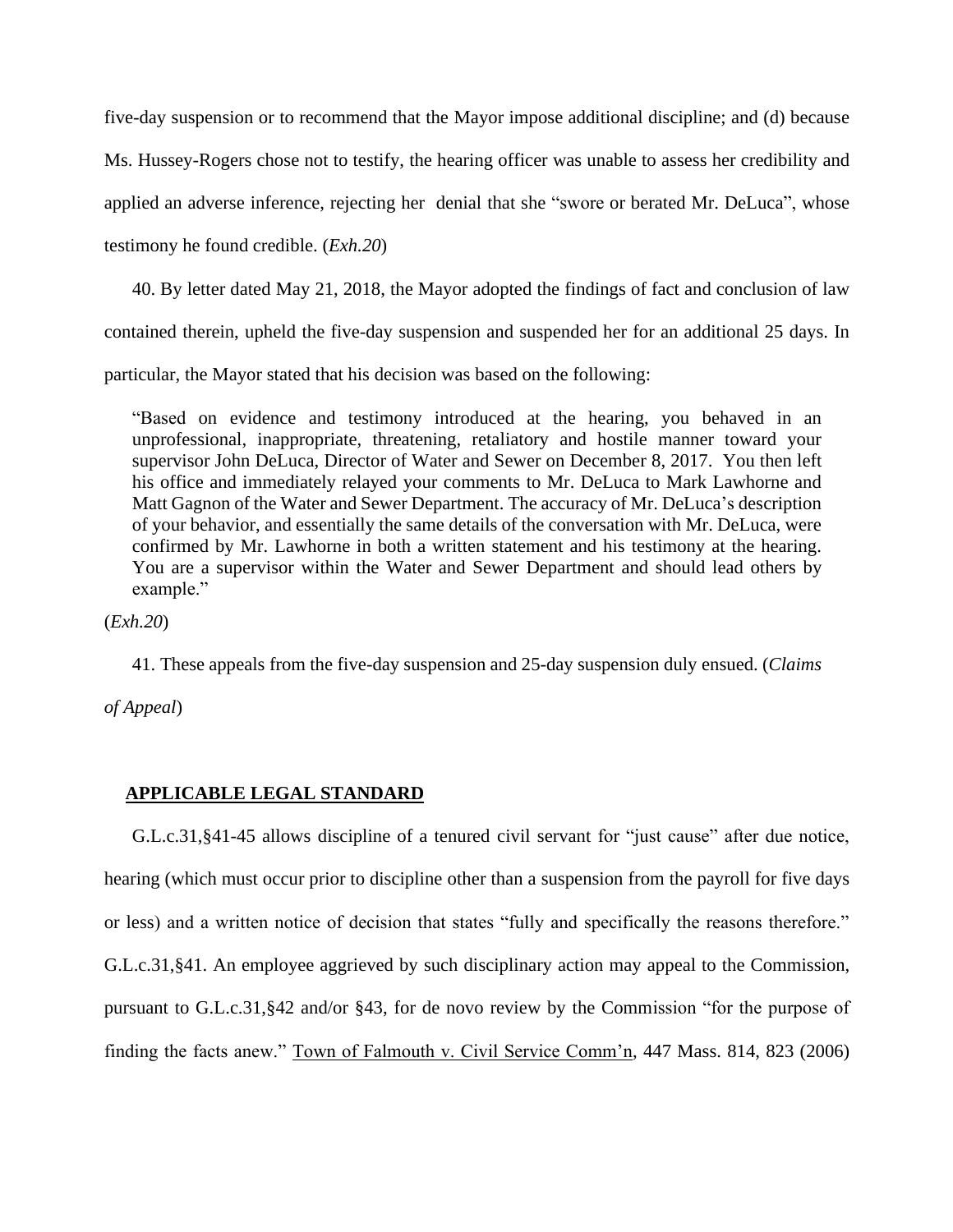and cases cited. As prescribed by G.Lc.31,§43,¶2, the Appointing Authority bears the burden of proving "just cause" for the discipline imposed by a preponderance of the evidence.

"*If the commission by a preponderance of the evidence determines that there was just cause for an action taken against such person it shall affirm the action of the appointing authority, otherwise it shall reverse such action and the person concerned shall be returned to his position without loss of compensation or other rights*; provided, however, if the employee, by a preponderance of evidence, establishes that said action was based upon harmful error in the application of the appointing authority's procedure, an error of law, or upon any factor or conduct on the part of the employee not reasonably related to the fitness of the employee to perform in his position, said action shall not be sustained and the person shall be returned to his position without loss of compensation or other rights. The commission may also modify any penalty imposed by the appointing authority." (*Emphasis added*)

An action is "justified" if it is "done upon adequate reasons sufficiently supported by credible evidence, when weighed by an unprejudiced mind; guided by common sense and by correct rules of law." Commissioners of Civil Service v. Municipal Ct., 359 Mass. 211, 214 (1971); City of Cambridge v. Civil Service Comm'n, 43 Mass.App.Ct. 300, 304, rev.den., 426 Mass. 1102 (1997); Selectmen of Wakefield v. Judge of First Dist. Ct., 262 Mass. 477, 482 (1928) See also Mass. Ass'n of Minority Law Enforcement Officers v. Abban, 434 Mass. 256, 264-65 (2001).<sup>12</sup>

The Commission determines justification for discipline by inquiring, "whether the employee has been guilty of substantial misconduct which adversely affects the public interest by impairing the efficiency of public service." School Comm. v. Civil Service Comm'n, 43 Mass.App.Ct. 486, 488, rev.den., 426 Mass. 1104 (1997); Murray v. Second Dist. Ct., 389 Mass. 508, 514 (1983) The Commission is guided by "the principle of uniformity and the 'equitable treatment of similarly situated individuals' [both within and across different appointing authorities]" as well as the "underlying purpose of the civil service system 'to guard against political considerations, favoritism and bias in governmental employment decisions.' " Town of Falmouth v. Civil Service Comm'n, 447 Mass. 814, 823 (2006) and cases cited. It is also a basic tenet of "merit principles" which govern

<sup>&</sup>lt;sup>12</sup> The credibility of live testimony lies with the hearing officer. E.g., Leominster v. Stratton, 58 Mass.App.Ct. 726, 729 (2003). *See* Embers of Salisbury, Inc. v. 37 Alcoholic Beverages Control Comm'n, 401 Mass. 526, 529 (1988); Doherty v. Ret. Bd. of Medford, 425 Mass. 130, 141 (1997). See also Covell v. Dep't of Social Services, 439 Mass. 766, 787 (2003) (assessment of conflicting testimony cannot be made by someone not present at the hearing).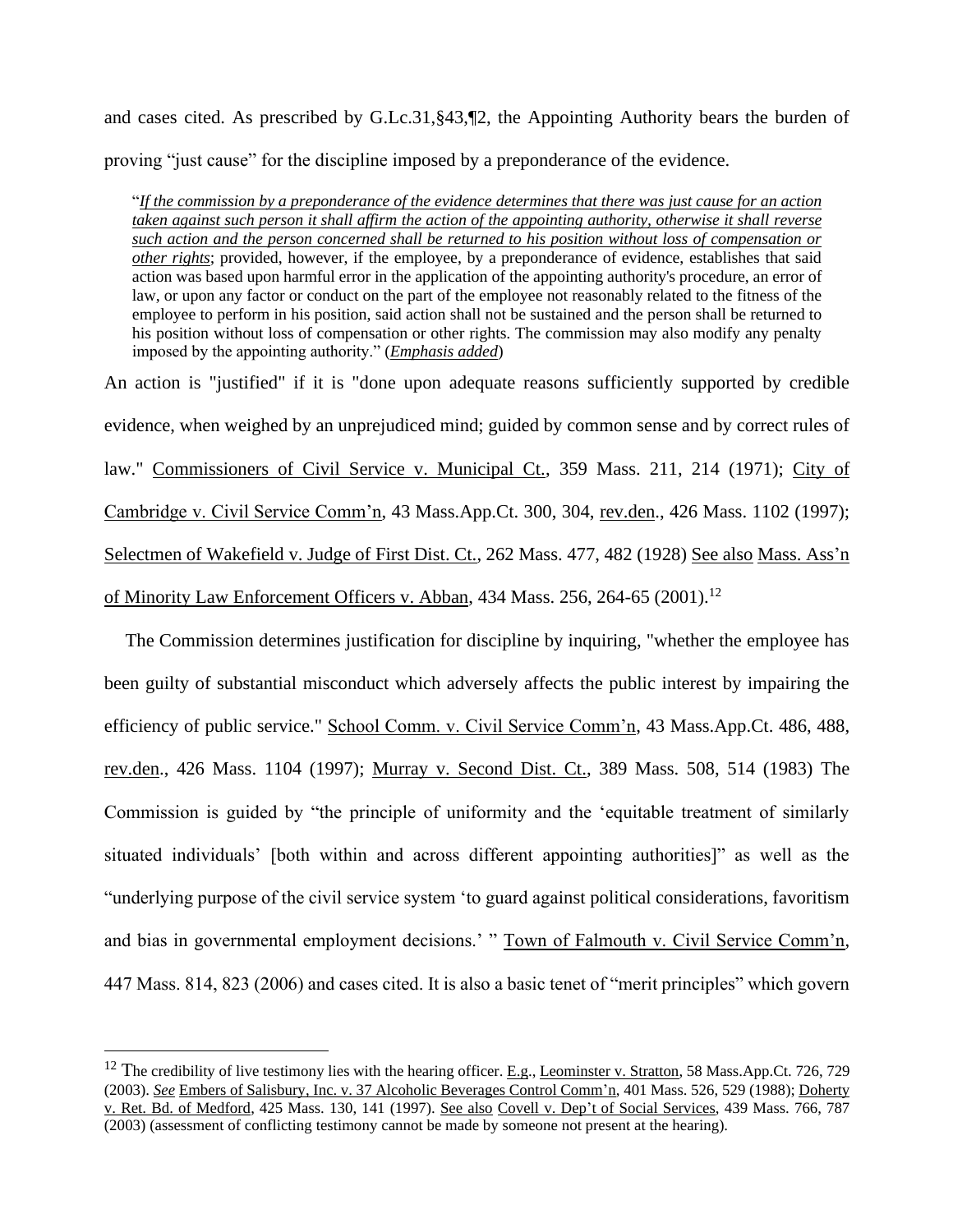civil service law that discipline must be remedial, not punitive, designed to "correct inadequate performance" and "separating employees whose inadequate performance cannot be corrected." G.L. c.31,§1.

G.L.c.31, Section 43 vests the Commission with "considerable discretion" to affirm, vacate or modify discipline but that discretion is "not without bounds" and requires sound explanation for doing so. See, e.g., Police Comm'r v. Civil Service Comm'n, 39 Mass.App.Ct. 594, 600 (1996) ("The power accorded to the commission to modify penalties must not be confused with the power to impose penalties ab initio . . . accorded the appointing authority") See also Town of Falmouth v. Civil Service Comm'n, 447 Mass. 814, 823 (2006), quoting Watertown v. Arria, 16 Mass.App.Ct. 331, 334 (1983).

### **ANALYSIS**

Somerville has shown, by a preponderance of the evidence, that Ms. Hussey-Rogers admitted that she engaged in certain inappropriate, unprofessional, and insubordinate behavior toward Mr. DeLuca that properly warranted remedial action. After carefully reviewing the testimony and documentary evidence, however, I find that the conflicting evidence presented at the Commission hearing about what actually transpired at the December 8, 2017 meeting too inconclusive to establish by a preponderance of evidence the more serious charges of "threatening" or "retaliatory" workplace conduct. Accordingly, I conclude that the Commission should exercise its discretion to modify the discipline to a 10-day suspension for a first offense of this nature as the appropriate level of remedial discipline.

First, I agree with Ms. Hussey-Rogers that, for several reasons, the events of December 8, 2017 cannot be fully understood without taking notice of the earlier incident at Mondamin Court. Although the discipline was not appealed to the Commission, the present appeal is inextricably intertwined with certain facts involved in that prior episode. Specifically, at the time of the December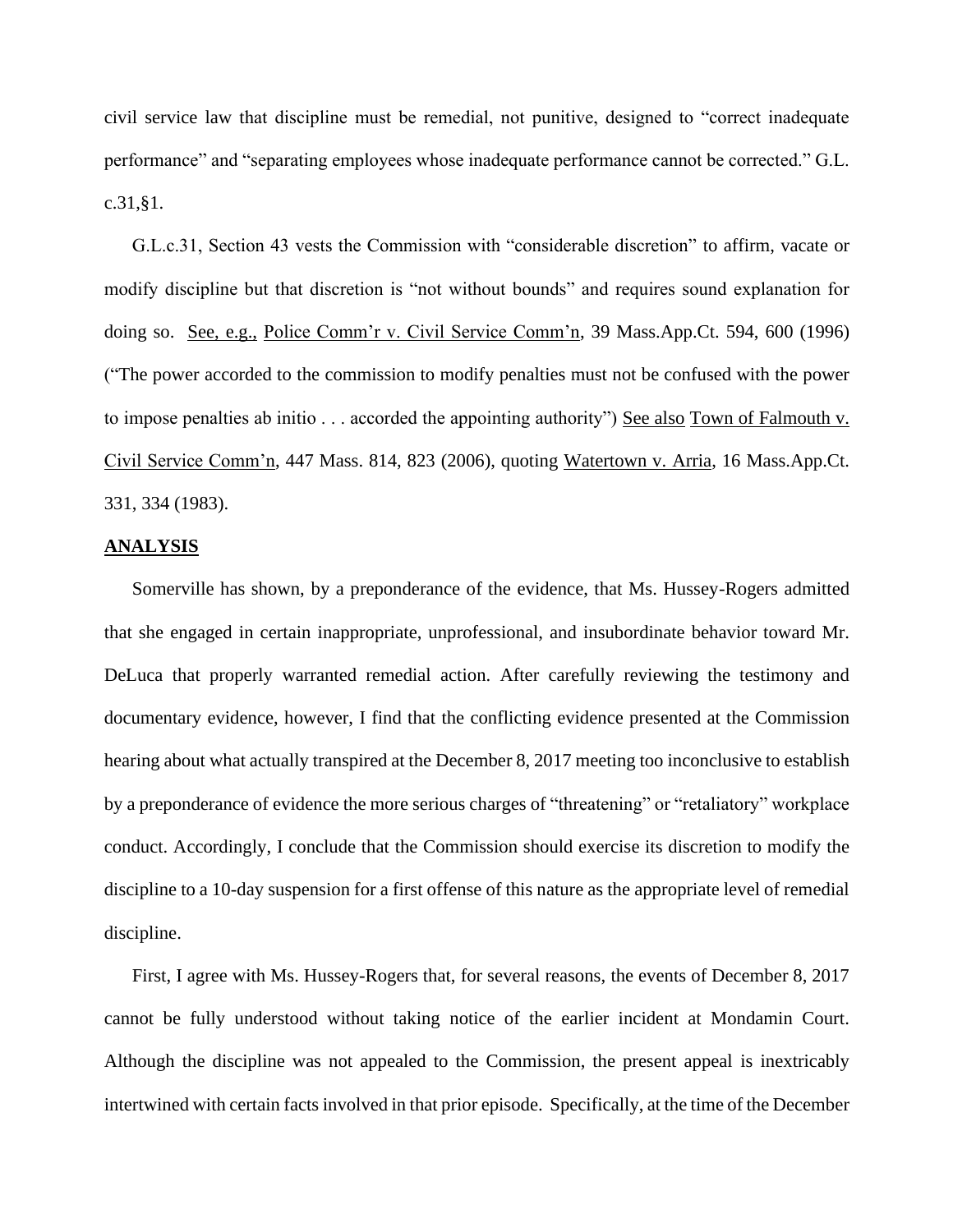8, 2017 incident, Ms. Hussey-Rogers was actively pursuing a complaint with the Board of Aldermen, through regular channels, about her treatment which, in addition to the suspension itself, included her outrage at being humiliated and unreasonably kept out of administrative leave for 14 weeks for what was determined to be a minor offense (two-day suspension), imposed in reliance on a violation of the disputed "two person" work rule and implicating no misconduct that required her summary removal from the workplace for such an extended period. Her union grieved the matter that resulted in the discipline (not following a "two person" rule for jetting a line), which eventually resulted in a finding of probable cause for a ULP violation (issued after the Mondamin discipline, but before the final discipline imposed by the Mayor in these appeals).

Similarly, I take notice of the fact that Somerville neither disciplined or admonished the SHMEO, who performed the jetting and misled both Ms. Hussey-Rogers and Mr. DeLuca about what he did, nor addressed Mr. DeLuca's role, although he was the senior manager "on scene" and was responsible for the initial decision to close the matter. Thus, this background was clearly on Ms. Hussey-Rogers' mind when she asked Mr. DeLuca why he had "put her out" for her part in that incident. Since she did not appeal her discipline for her part in the Mondamin Court incident, I cannot reach any conclusion about whether or not the discipline in the Mondamin Court matter was or was not appropriate. I do take note, however, that it does explain the context for Ms. Hussey-Rogers' harsh critique, which, at least, from her perspective, had a legitimate basis.

Second, I cannot credit Mr. DeLuca's uncorroborated testimony about the details of the encounter in his office on December 8, 2017. Mr. DeLuca's supposedly relied on the contemporaneous notes he took, but no one else saw such notes, they were not produced, and I do not credit that testimony. The phone logs and his calendar are inconsistent with his shifting memory. Somerville operated numerous video cameras that would have confirmed Ms. Hussey-Rogers' travel, but Somerville could not explain why no films could be produced. It defies common sense to believe that Ms.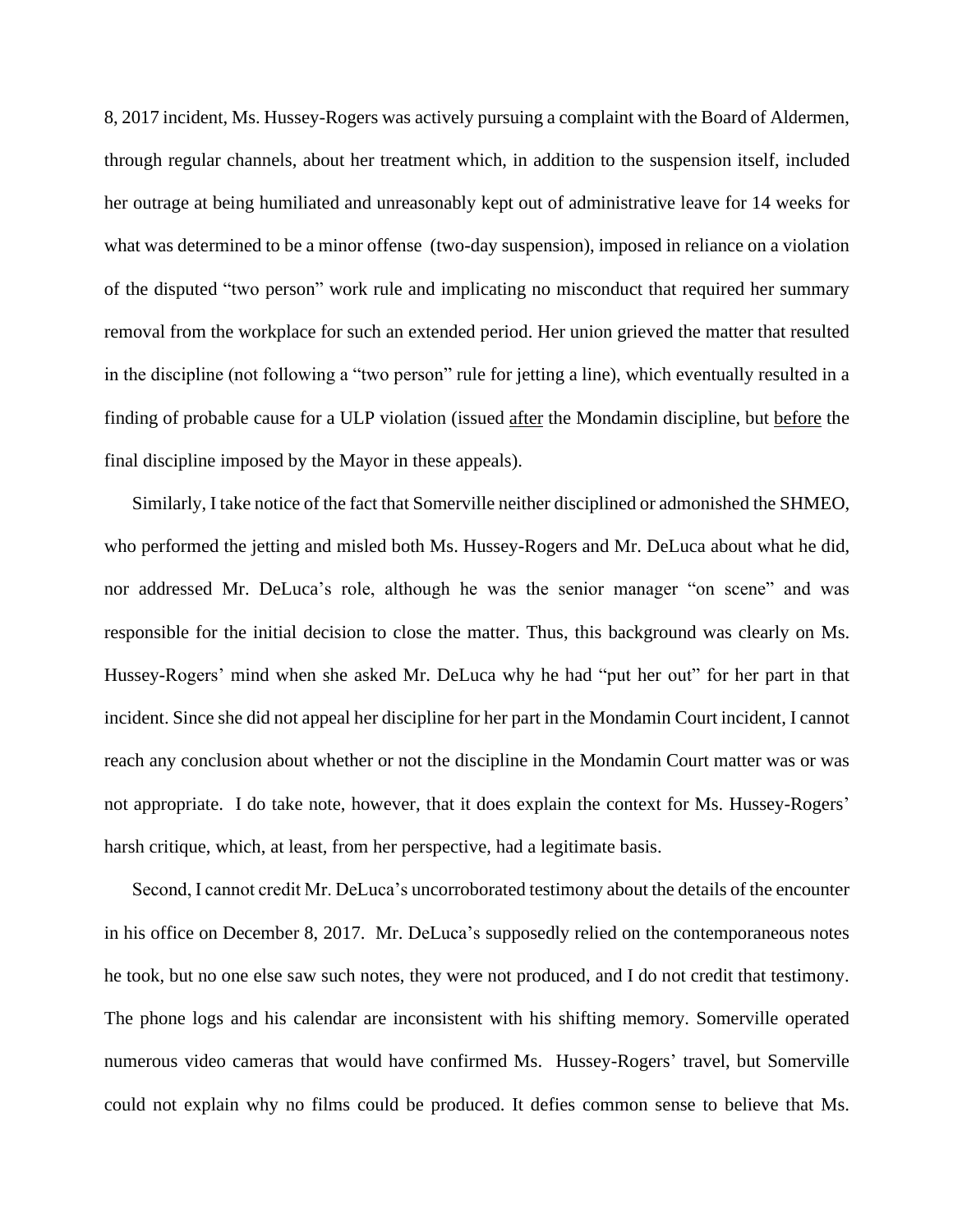Hussey-Rogers showed up unannounced, not for the purpose of getting a report on the meeting with her crew and discussing the operational details of the day, but solely to rant against Mr. DeLuca. Nor does it make sense that, after she had behaved so badly that he was put in fear of physical harm, he would then ask her to sit down and tell him what she thought of him. It does also not make sense that he was truly in fear of harm when the meeting turned back into a cordial exchange and ended with discussion about routine matters, the documented follow-up later in the day was business as usual, and he waited until late afternoon to put Ms. Cooper on notice of an alleged imminent threat.

Other material discrepancies in his testimony include:

- Mr. DeLuca said at his December 18, 2017 interview that his encounter with Ms. Hussey-Rogers lasted about "2 minutes"; at the Commission hearing he said it was five minutes. He said Ms. Hussey-Rogers spent the whole-time ranting and swearing at him and they did not discuss any operational matters.
- In rebuttal testimony before the Commission, after hearing Ms. Hussey-Rogers' testimony, Mr. DeLuca admitted that the Buena Vista camera work did "probably" begin on December 8, 2017 as Ms. Hussey-Rogers had testified.
- He testified that the meeting began about 8:15 am when Ms. Hussey-Rogers "stuck her head in" his office and ended at 8:25, the time that he said he noted on his "scratch notes" he showed to Ms. Cooper, but which he could not produce.
- His encounter caused him to be late for a 9:00 a.m. meeting in the building.<sup>13</sup>

<sup>&</sup>lt;sup>13</sup> This fact was confirmed by Rich Raiche who conducted that meeting in an interview with Ms. Cooper on January 23, 2018 and in his testimony before the Commission. (*Exhs.7 & 24: Testimony of Raich & DeLuca*)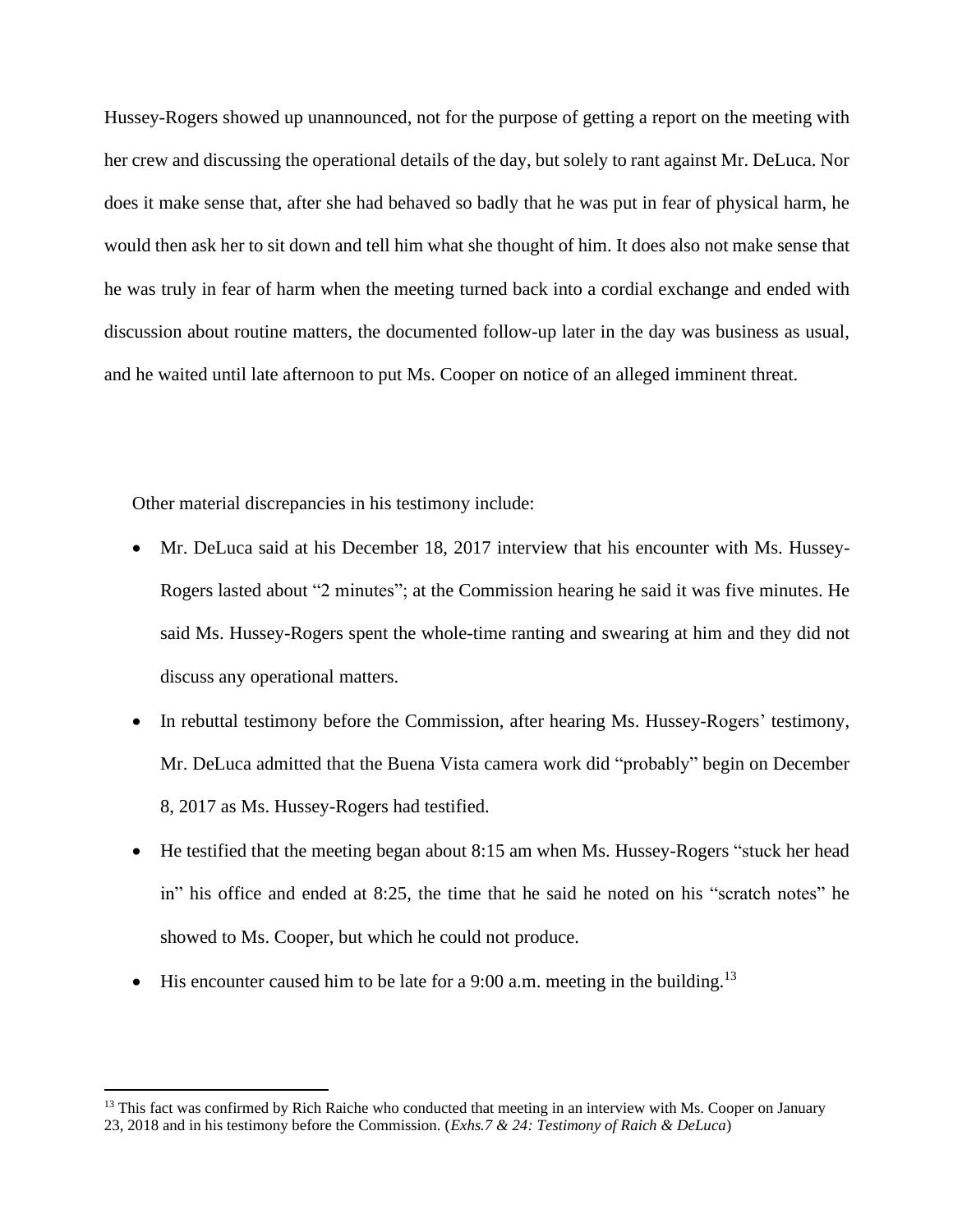- He initially denied making the 8:46 a.m. call to summons Ms. Hussey-Rogers to his office. When shown the phone logs at his second interview on January 23, 2018, he remembered the call and thought it was a "regular business call but can't say for sure" what it was about.
- At the appointing authority hearing, he testified that, after meeting with the Sewer Department crew about Ms. Hussey-Rogers' concerns, he did "called her on the phone".
- At the Commission hearing, Mr. DeLuca said he "never did" make a phone call to update Ms. Rogers on the meeting with her crew. He did not recall his prior testimony to the contrary. He said the 8:46 a.m. call on the phone log "might have been a pocket dial."
- He testified that Ms. Hussey-Rogers became so "verbally abusive" and "aggressive" that he feared that she was "going to try something" and maybe "swing a fist", so he said to her: "Why don't you take a seat and tell me what you think about me." He said they then both sat down across a table, she continued ranting, using even more vulgar and disparaging language. He said nothing and she "got up and walked out."

In sum, the preponderance of the evidence proves that Ms. Hussey-Rogers came to see Mr. DeLuca at his invitation, that most of the 15 to 20 minute meeting that morning covered business routine matters and was conducted in a civil manner, both before and after the subject of her opinion of Mr. DeLuca came up. Ms. Hussey-Rogers' other contacts throughout the rest of the day – email and in-person – also were routine and totally professional.

I find that Ms. Hussey-Rogers was brutally honest about her feelings when invited by Mr. DeLuca to tell him what he thought of him as a boss, but I do not credit Mr. DeLuca's uncorroborated version of everything he claimed she said to him which I conclude he exaggerated. Messrs. Lawhorne and Gagnon did not personally hear Ms. Hussey-Rogers use vulgarity, but I do credit what Mr. Lawhorne reported in his statement written almost immediately after the encounter. Thus, the preponderance of the evidence does prove that Ms. Hussey-Rogers crossed the line of what is acceptable workplace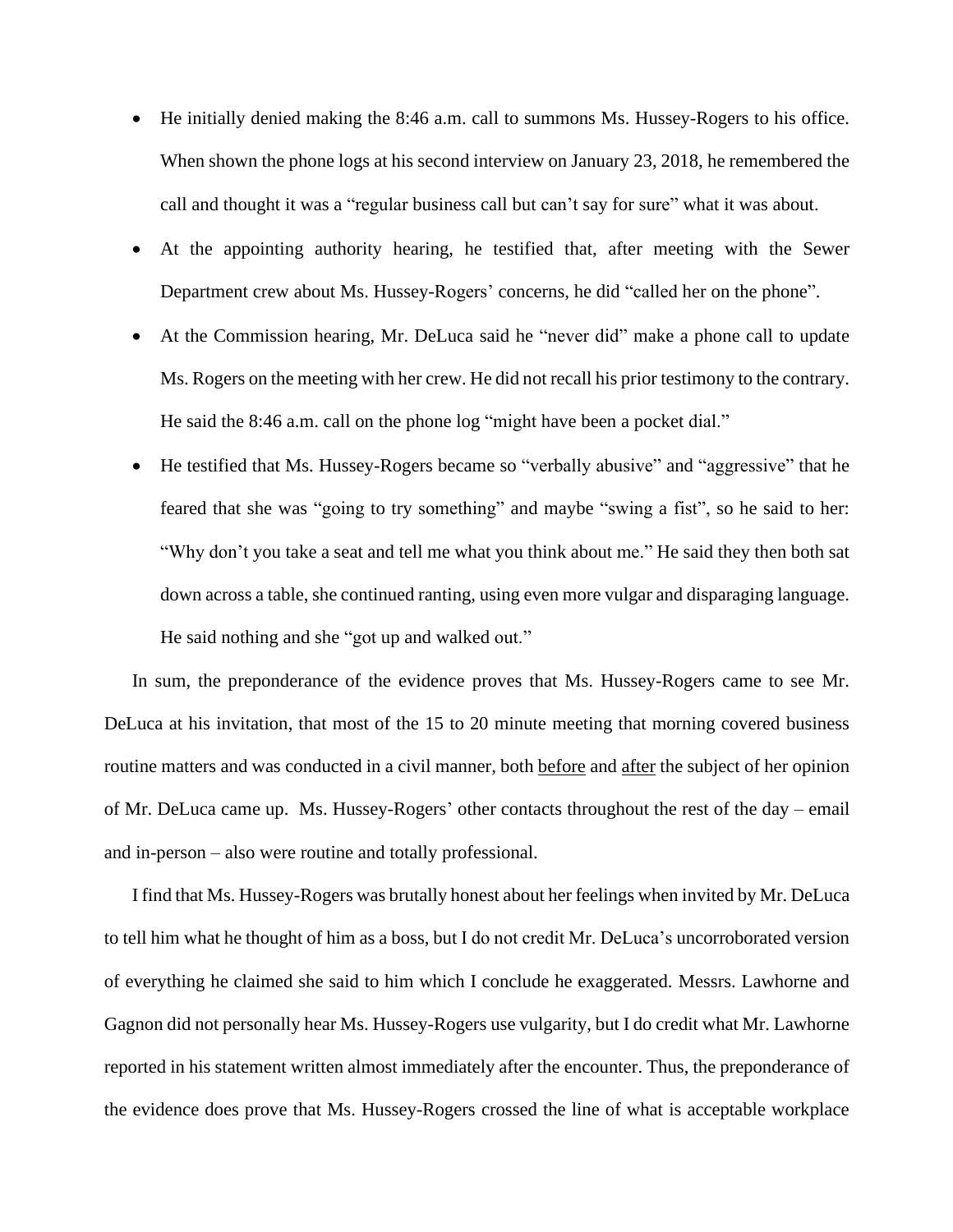conduct for a supervisor when interacting with her Department Head and other WSD employees. The preponderance of the evidence established that she admitted to Mr. Lawhorne (her direct supervisor) and to Mr. Gagnon that she "did not pull punches" and acknowledged that she had called Mr. DeLuca a "f\*\*\*\*\*g a\*\*\*\*\*e" and "everyone hated him", and, of particular concern, she repeated a rumor that she had been told by some (anonymous source) who knew him in Framingham that they "all hated him as well" A supervisor should know to express criticism constructively, not emotionally, and to refrain from vulgarity and rumor-mongering. Certainly, Ms. Hussey-Rogers would not tolerate such behavior from any member of her crew.

In sum, I conclude that the preponderance of the evidence established that Ms. Hussey-Rogers was insubordinate and did act inappropriately and unprofessionally by expressing profanity and unsourced rumors and, then, repeating what she said to Mr. Lawhorne and Mr. Gagnon. To this extent, discipline is justified. I cannot conclude, however, that her behavior rose to the level of "threats", "and "retaliation" or put Mr. DeLuca in any reasonable fear for his safety, as he and Somerville claimed.

Finally, I take account, as I must, of the fact that Somerville was entitled to draw an adverse inference from Ms. Hussey-Rogers' failure to testify at the Appointing Authority hearings. While I take her point that the result of such hearings were a foregone conclusion, the Commission must not ignore her decision not to put forward her defense and allow the fact-finder to weigh conflicting testimony, especially when credibility is on the line. Somerville's decision to draw the adverse inference, is a factor that I weighed when deciding the degree to which the discipline should be modified. Had she been more forthcoming, at the appointing authority level and at the Commission hearing, I could have justified a lesser discipline than I recommend here.

On the other hand, I have also weighed Ms. Hussey-Rogers' positive, prior record of discipline, which included only a one-day suspension that was overturned by this Commission and a two-day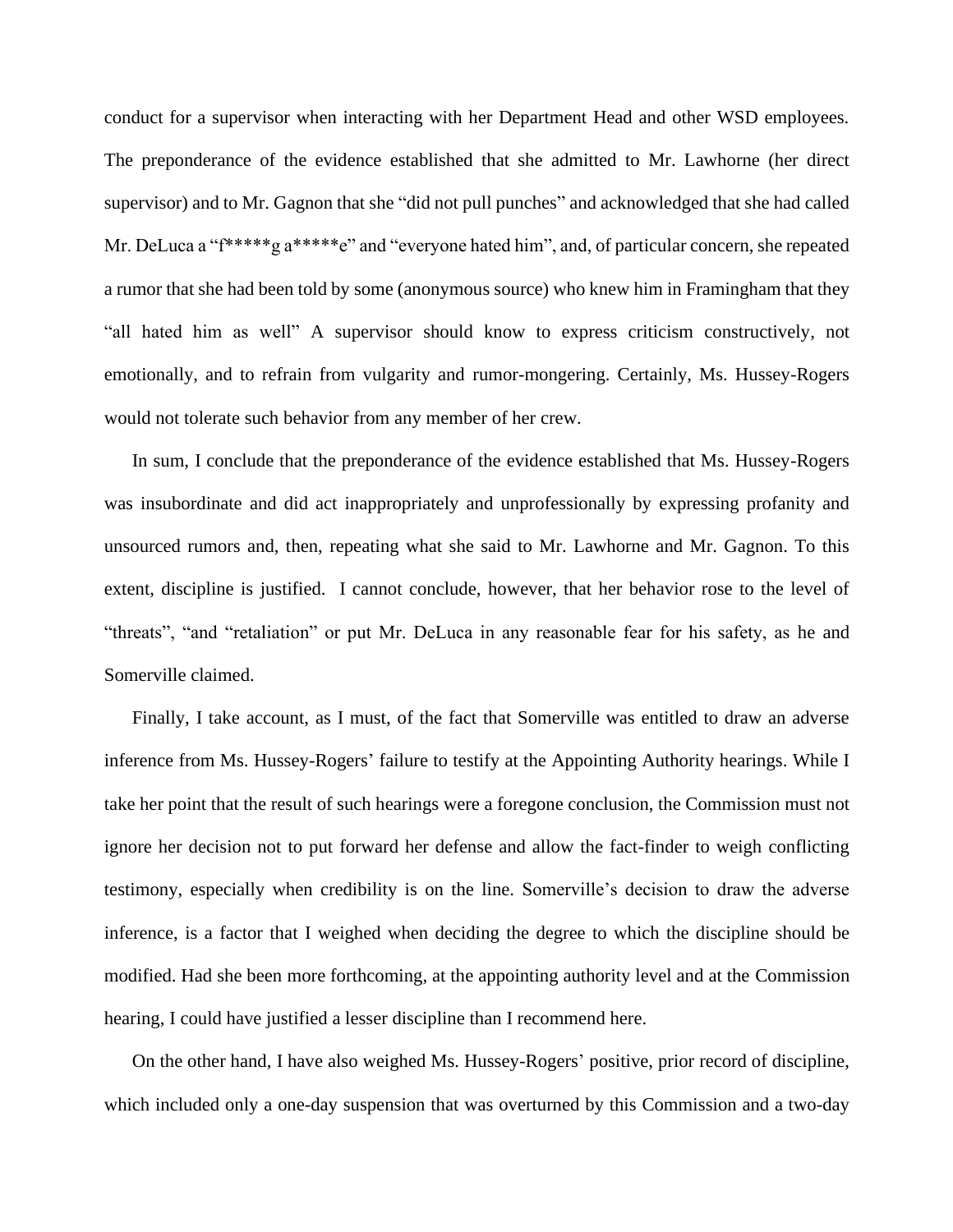suspension for sub-standard performance in the Mondamin Court incident. Apart from that incident, she has a solid record of performance over her twenty-eight (28)-year career, eleven (11) as a supervisor. This is the first time she has been disciplined or counseled for insubordination. Without any prior record of such behavior, under all of the circumstances I have described, I conclude that a ten-day suspension is sufficient remedial discipline consistent with basic merit principles for of the misconduct that was proved. 14

### **CONCLUSION**

For these reasons, the Appellant's appeals in Case Nos. D-18-041 and D-18-102 are *allowed, in* 

*part*, and the discipline is modified to a ten (10) day suspension.

Civil Service Commission

\_\_\_\_*/s/ Paul M. Stein*\_\_\_ Paul M. Stein, Commissioner

By 3-2 vote of the Civil Service Commission (Bowman, Chairman [NO]; Camuso [AYE], Ittleman [AYE], Stein [AYE] and Tivnan [NO], Commissioners) on November 5, 2020.

Either party may file a motion for reconsideration within ten days of the receipt of this Commission order or decision. Under the pertinent provisions of the Code of Mass. Regulations, 801 CMR 1.01(7)(l), the motion must identify a clerical or mechanical error in this order or decision or a significant factor the Agency or the Presiding Officer may have overlooked in deciding the case. A motion for reconsideration does not toll the statutorily prescribed thirty-day time limit for seeking judicial review of this Commission order or decision.

Under the provisions of G.L c. 31, § 44, any party aggrieved by this Commission order or decision may initiate proceedings for judicial review under G.L. c. 30A, § 14 in the superior court within thirty (30) days after receipt of this order or decision. Commencement of such proceeding shall not, unless specifically ordered by the court, operate as a stay of this Commission order or decision. After initiating proceedings for judicial review in Superior Court, the plaintiff, or his / her attorney, is required to serve a copy of the summons and complaint upon the Boston office of the Attorney General of the Commonwealth, with a copy to the Civil Service Commission, in the time and in the manner prescribed by Mass. R. Civ. P. 4(d)

Notice:

Dennis M. Coyne, Esq. (for Appellant) Shannon T. Phillips, Esq. (for Respondent)

 $14$ As it the Commission's practice, the precise details of the monetary relief Ms. Hussey-Rogers should receive are a matter to be resolved by the parties or in a judicial forum.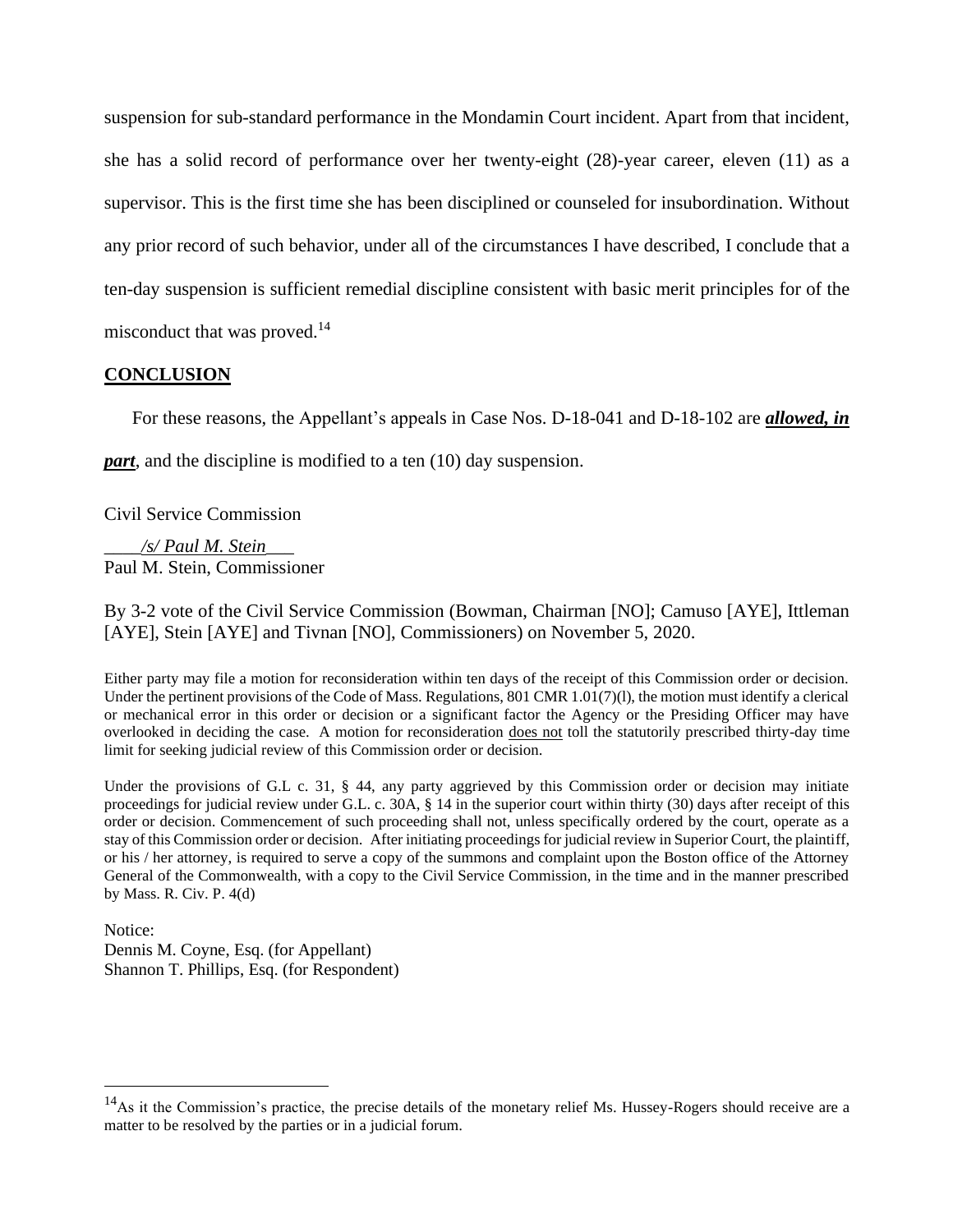#### **COMMONWEALTH OF MASSACHUSETTS**

**SUFFOLK, ss**. **CIVIL SERVICE COMMISSION** One Ashburton Place: Room 503 Boston, MA 02108 (617) 727-2293

**THERESA HUSSEY-ROGERS,** Appellant **D-18-041** *v*. **D-18-102 CITY OF SOMERVILLE**, Respondent

#### OPINION OF CHRISTOPHER BOWMAN AND KEVIN TIVNAN

We concur with Commissioner Stein's well-reasoned conclusion that there was just cause to discipline the Appellant. Respectfully, however, we reach a different conclusion regarding whether a downward modification of the penalty imposed by the City in this matter is warranted.

In December 2017, the Appellant had a one-on-one meeting with her manager, John DeLuca, the Director of the City's Water and Sewer Division. DeLuca has been employed in the water and sewer profession for over three decades and, prior to his appointment in Somerville, he had served as the Assistant Water and Sewer Director in Framingham for twelve (12) years.

According to DeLuca, the Appellant, during the one-on-one meeting, called him a "fucking asshole"; a "fucking maggot" and a "piece of shit". According to the Field Operations Manager, whose testimony is credited in Commissioner Stein's detailed findings, the Appellant, after leaving that meeting, boasted to him and one other manager about what she had just done, specifically telling the two of them that she had just told her boss that he was a "fucking asshole". The Field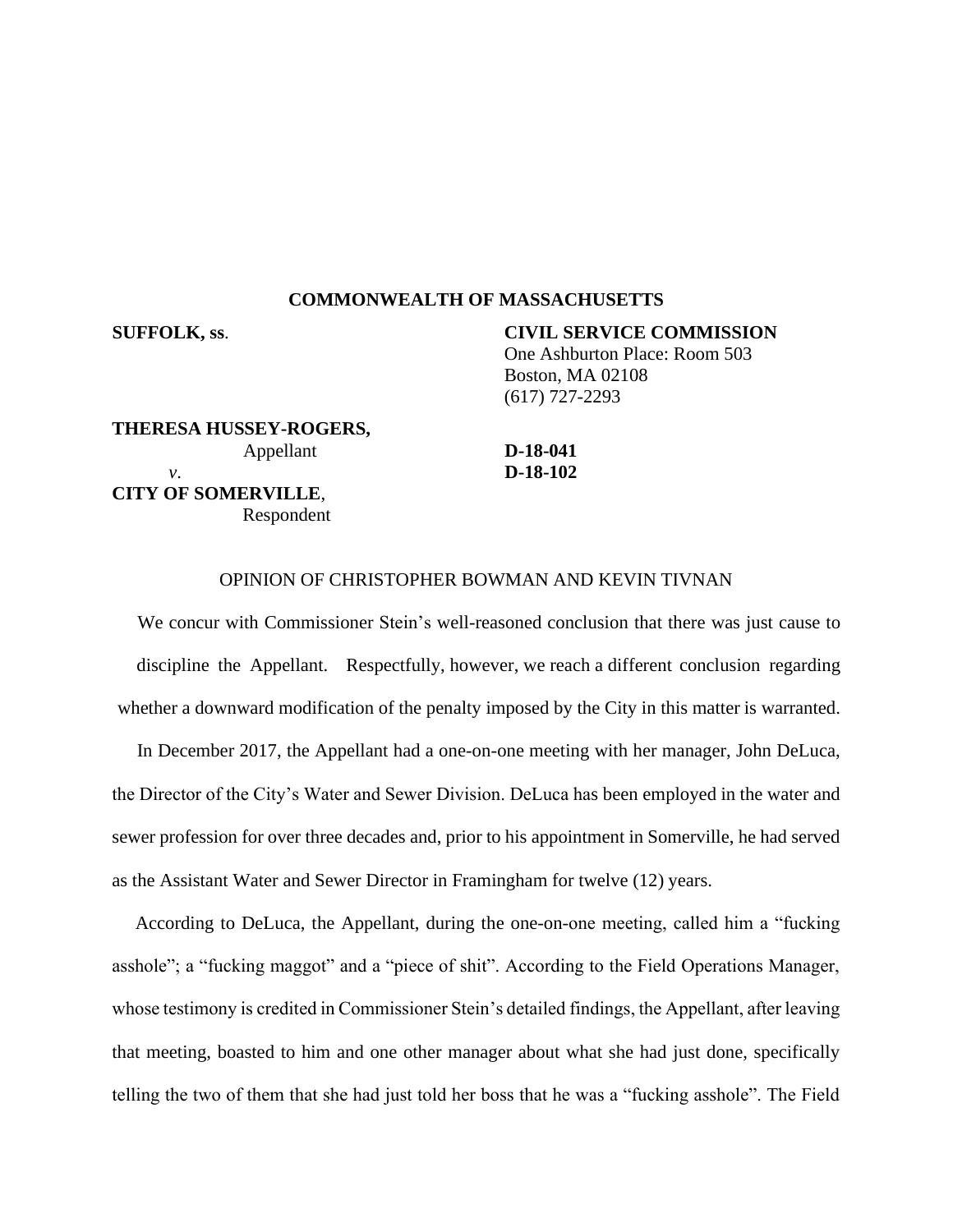Operations Manager went into DeLuca's office immediately afterward and found DeLuca to be "shell-shocked" about what had just occurred.

As part of a thorough investigation, which included interviews with various individuals, the City's Personnel Director largely credited the statements of DeLuca and the Field Operations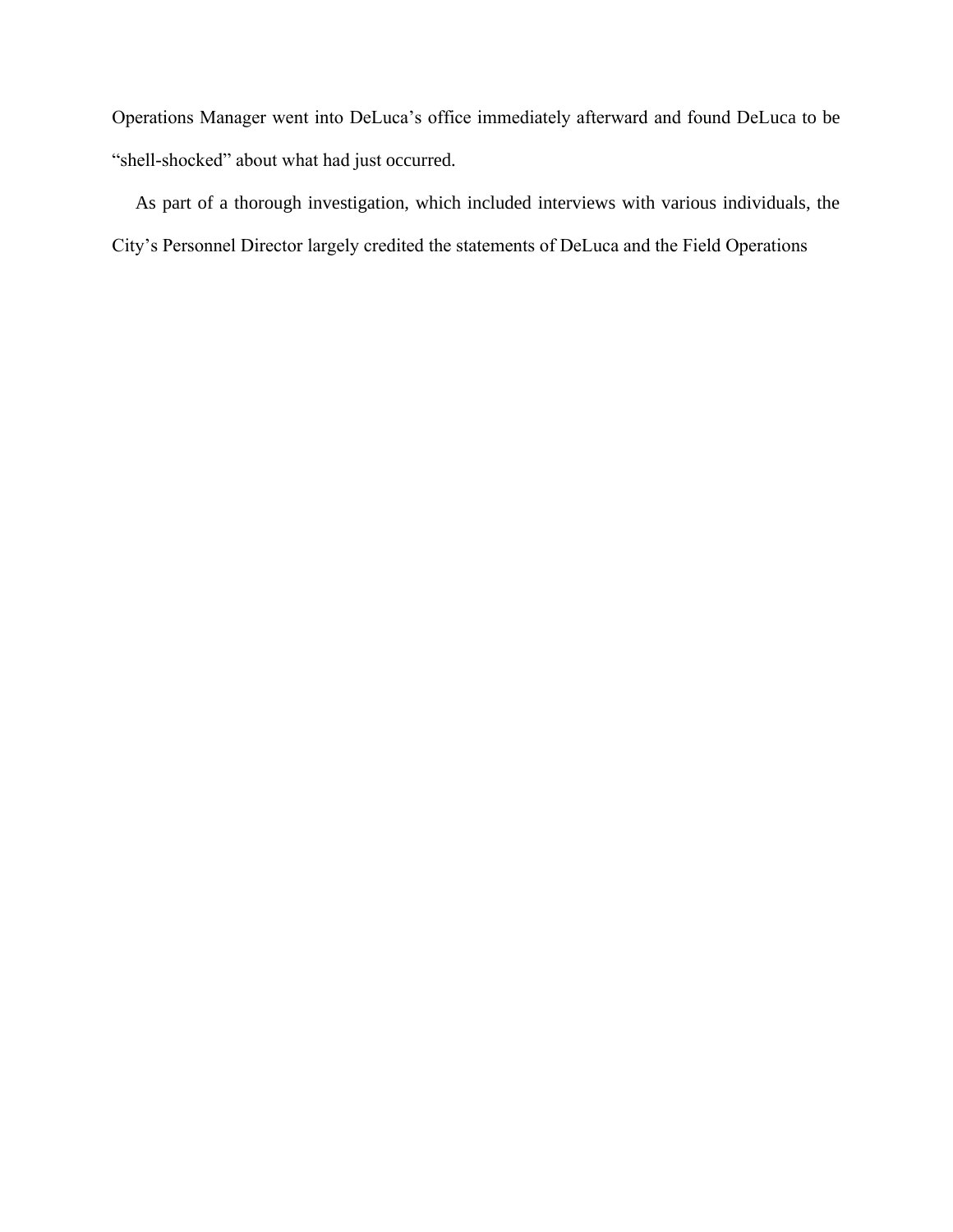Manager. While the Field Operations Manager stated that the Appellant only shared the "fucking asshole" comment with them, he told the City's Personnel Director that the words "fucking maggot" were often used by the Appellant to describe City contractors. The Personnel Director also interviewed the Appellant. The Appellant: described the meeting with DeLuca as a "good … operations meeting"; denied ever using any profanity; and stated that she had never used the words "fucking maggot". The City's Personnel Director found her statements largely incredulous; and recommended a 30-day suspension for what she considered egregious behavior by a supervisor who had recently been suspended for 2 days for performance related issues.

The Appellant was provided with a copy of the Personnel Director's findings and recommendations and, consistent with the protections afforded to permanent civil service employees, the Appellant was given the opportunity to testify and present evidence to a hearing officer as part of a local appointing authority hearing prior to the imposition of a penalty greater than 5 days. The Appellant presented no evidence to refute the Personnel Director's findings and she chose not to testify. The local hearing officer, who drew an adverse inference against the Appellant based on her decision not to testify, found the Personnel Director's findings to be supportable and recommended that the 30-day suspension be imposed by the Appointing Authority, which it ultimately was. This appeal to the Commission followed.

As part of the hearing before the Commission, the Appellant submitted various documents that she never provided to the local hearing officer, including what she alleges are notes that she took during the one-on-one meeting with DeLuca, purportedly supporting her contention that it was a good "operations meeting". Setting aside that the Appellant never presented these notes to the local hearing officer, her testimony on cross-examination raised serious questions as to whether these notes were actually taken during a *prior* meeting with DeLuca.